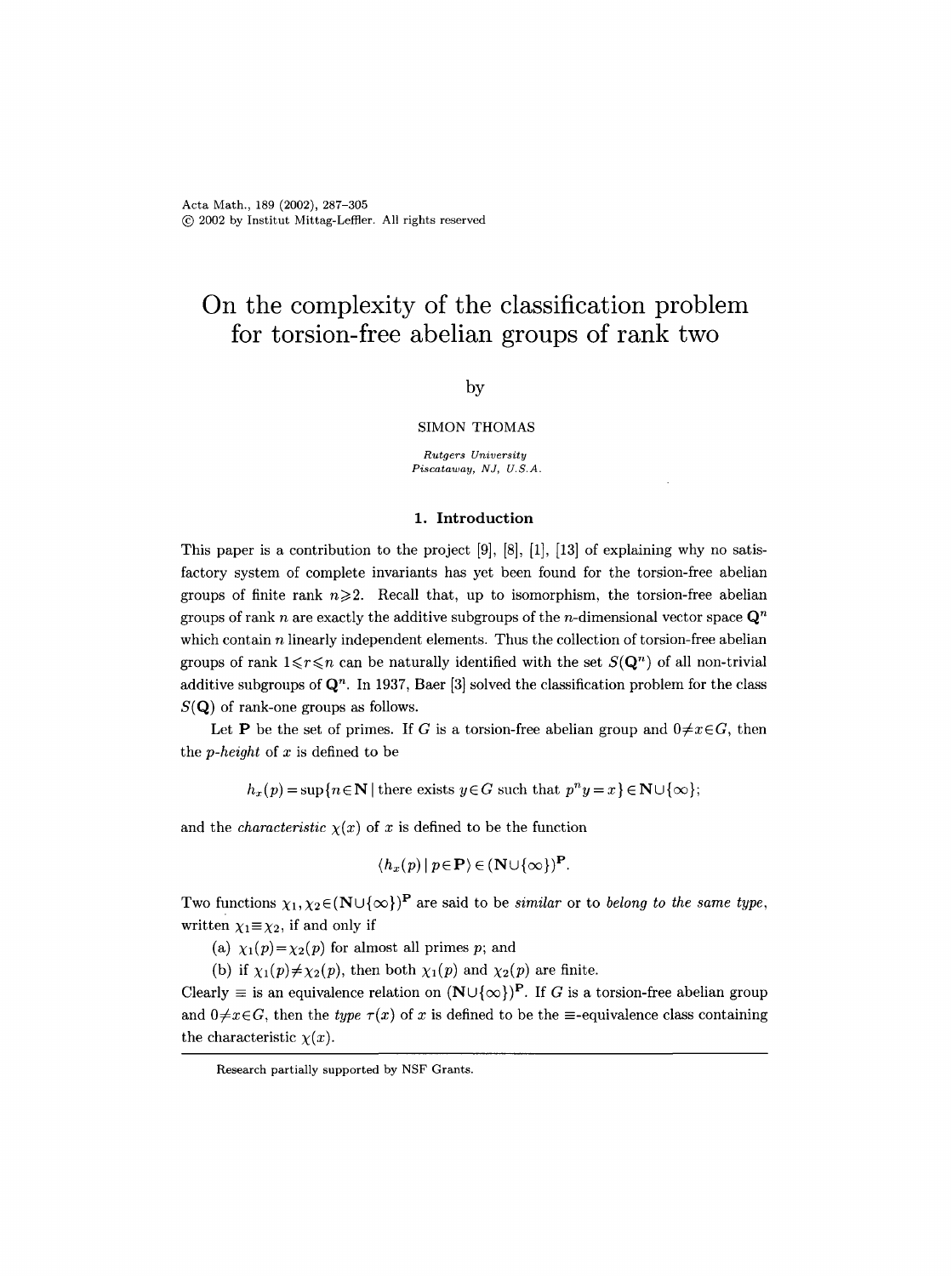Now suppose that  $G \in S(Q)$  is a rank-one group. Then it is easily checked that  $\tau(x)=\tau(y)$  for all  $0\neq x, y\in G$ . Hence we can define the *type*  $\tau(G)$  of G to be  $\tau(x)$ , where x is any non-zero element of G. In [3], Baer proved that  $\tau(G)$  is a complete invariant for the isomorphism problem for  $S(\mathbf{Q})$ .

# THEOREM 1.1 (Baer [3]). *If G, H* $\in$ *S*(**Q**), then  $G \cong H$  if and only if  $\tau(G) = \tau(H)$ .

However, the situation is much less satisfactory in the case of the torsion-free abelian groups of rank  $n\geqslant 2$ . In the late 1930s, Kurosh [15] and Malcev [16] found complete invariants for these groups consisting of equivalence classes of infinite sequences  $\langle M_n | p \in \mathbf{P} \rangle$ of matrices, where each  $M_p \in GL_n(\mathbf{Q}_p)$ . However, as Fuchs [7, Section 93] remarks, the associated equivalence relation is so complicated that the problem of deciding whether two sequences are equivalent is as difficult as that of deciding whether the corresponding groups are isomorphic. It is natural to ask whether the classification problem for  $S(\mathbf{Q}^n)$  is genuinely more difficult when  $n\geqslant 2$ ; or whether, on the contrary, there exists an "explicit" map  $f: S(\mathbf{Q}^n) \to S(\mathbf{Q})$  which reduces the classification problem for  $S(\mathbf{Q}^n)$ to that for  $S(\mathbf{Q})$ ; i.e. which has the property that  $A \cong B$  if and only if  $f(A) \cong f(B)$ . To give a precise formulation of this question, we need to make use of the notion of Borel reducibility.

Let  $X$  be a standard Borel space; i.e. a Polish space equipped with its Borel structure. Then a *Borel equivalence relation* on X is an equivalence relation  $E \subseteq X^2$  which is a Borel subset of  $X^2$ . If E, F are Borel equivalence relations on the standard Borel spaces X, Y respectively, then we say that E is *Borel reducible* to F and write  $E \leq_B F$  if there exists a Borel function  $f: X \to Y$  such that  $x E y$  if and only if  $f(x) F f(y)$ . We say that E and F are *Borel bireducible* and write  $E \sim_B F$  if both  $E \leq_B F$  and  $F \leq_B E$ . Finally we write  $E \leq_B F$  if both  $E \leq_B F$  and  $F \not\leq_B E$ . Most of the Borel equivalence relations that we shall consider in this paper arise from group actions as follows. Let  $G$  be a locally compact second countable group. Then a *standard Borel G-space* is a standard Borel space X equipped with a Borel action  $(g, x) \mapsto g \cdot x$  of G on X. The corresponding G-orbit equivalence relation on X, which we shall denote by  $E_G^X$ , is a Borel equivalence relation. In fact, by Kechris [11],  $E_G^X$  is Borel bireducible with a *countable Borel equivalence relation*; i.e. a Borel equivalence relation  $E$  such that every  $E$ -equivalence class is countable. Conversely, by Feldman-Moore  $[6]$ , if E is an arbitrary countable Borel equivalence relation on the standard Borel space  $X$ , then there exists a countable group  $G$  and a Borel action of  $G$ on X such that  $E=E_C^X$ .

To see how the classification problem for torsion-free abelian groups fits into this context, note that  $S(\mathbf{Q}^n)$  is a Borel subset of the Polish space  $\mathcal{P}(\mathbf{Q}^n)$  of all subsets of  $\mathbf{Q}^n$ , and so  $S(\mathbf{Q}^n)$  is a standard Borel space. (Here we are identifying  $\mathcal{P}(\mathbf{Q}^n)$  with the space  $2^{\mathbf{Q}^n}$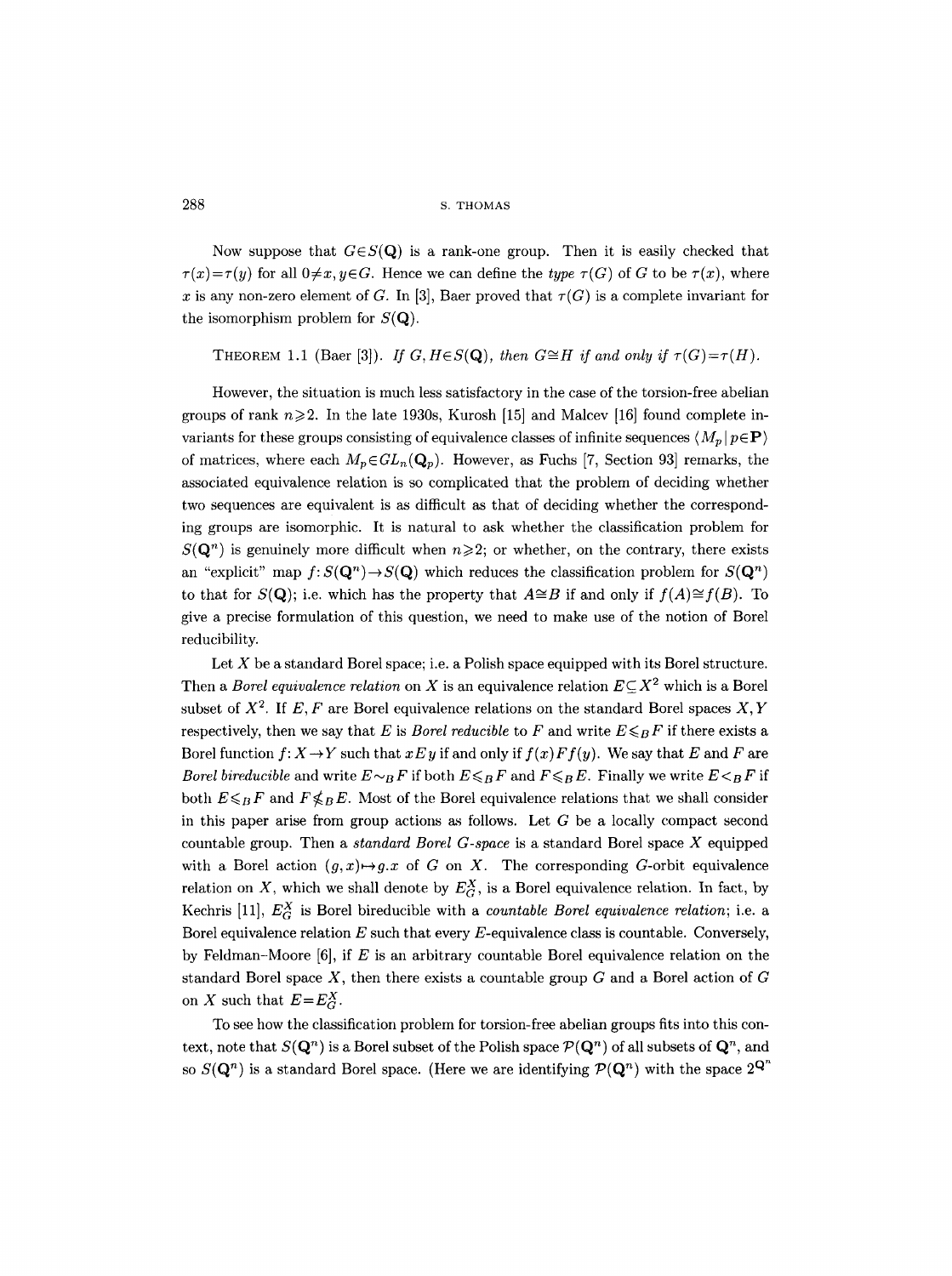of all functions  $h: \mathbf{Q}^n \to \{0, 1\}$  equipped with the product topology.) Furthermore,  $S(\mathbf{Q}^n)$ is a standard Borel  $GL_n(Q)$ -space under the action induced from the natural action of  $GL_n(\mathbf{Q})$  on the vector space  $\mathbf{Q}^n$ ; and it is easily checked that if  $A, B \in S(\mathbf{Q}^n)$ , then  $A\cong B$  if and only if there exists an element  $\varphi \in GL_n(Q)$  such that  $\varphi[A]=B$ . Thus the isomorphism relation on  $S(\mathbf{Q}^n)$  is a countable Borel equivalence relation.

*Notation* 1.2.  $\cong_n$  denotes the isomorphism relation on  $S(\mathbf{Q}^n)$ .

It is clear that  $(\leq_n)\leq_B (\leq_{n+1})$  for all  $n\geq 1$ ; and our earlier question on the complexity of the classification problem for  $S(\mathbf{Q}^n)$  can be rephrased as the question of whether  $(\cong_1)_{\leq B} (\cong_n)$  when  $n \geqslant 2$ . In order to explain the solution of this problem and to be able to formulate the main open problems in this area, it is first necessary to give a brief account of some of the general theory of countable Borel equivalence relations. (A detailed development of the theory can be found in Jackson-Kechris-Louveau [10].)

The least complex countable Borel equivalence relations are those which are *smooth;*  i.e. those countable Borel equivalence relations  $E$  on a standard Borel space  $X$  for which there exists a Borel function  $f: X \to Y$  into a standard Borel space Y such that  $x E y$ if and only if  $f(x)=f(y)$ . Next in complexity come those countable Borel equivalence relations E such that E is Borel bireducible with the *Vitali equivalence relation Eo*  defined on 2<sup>N</sup> by  $xE_0y$  if and only if  $x(n)=y(n)$  for almost all n. By Dougherty-Jackson-Kechris  $[5]$ , if E is a countable Borel equivalence relation on a standard Borel space  $X$ , then the following three properties are equivalent:

 $(1)$   $E \leq B E_0$ .

(2) E is *hyperfinite;* i.e. there exists an increasing sequence

$$
F_0 \subseteq F_1 \subseteq \ldots \subseteq F_n \subseteq \ldots
$$

of finite Borel equivalence relations on X such that  $E=\bigcup_{n\in\mathbb{N}} F_n$ . (Here an equivalence relation  $F$  is said to be *finite* if and only if every  $F$ -equivalence class is finite.)

(3) There exists a Borel action of **Z** on X such that  $E=E_7^X$ .

It is easily checked that the similarity relation  $\equiv$  on the space  $(N \cup \{\infty\})^{\mathbf{P}}$  of characteristics is Borel bireducible with  $E_0$ . Thus we obtain the following characterisation of the complexity of the isomorphism problem for  $S(\mathbf{Q})$ .

THEOREM 1.3 (Folklore).  $(\cong_1) \sim_B E_0$ .

It turns out that there is also a most complex countable Borel equivalence relation  $E_{\infty}$ , which is *universal* in the sense that  $F \leq_B E_{\infty}$  for every countable Borel equivalence relation F, and that  $E_0 \lt_B E_\infty$ . (Clearly this universality property uniquely determines  $E_{\infty}$  up to Borel bireducibility.)  $E_{\infty}$  has a number of natural realisations in many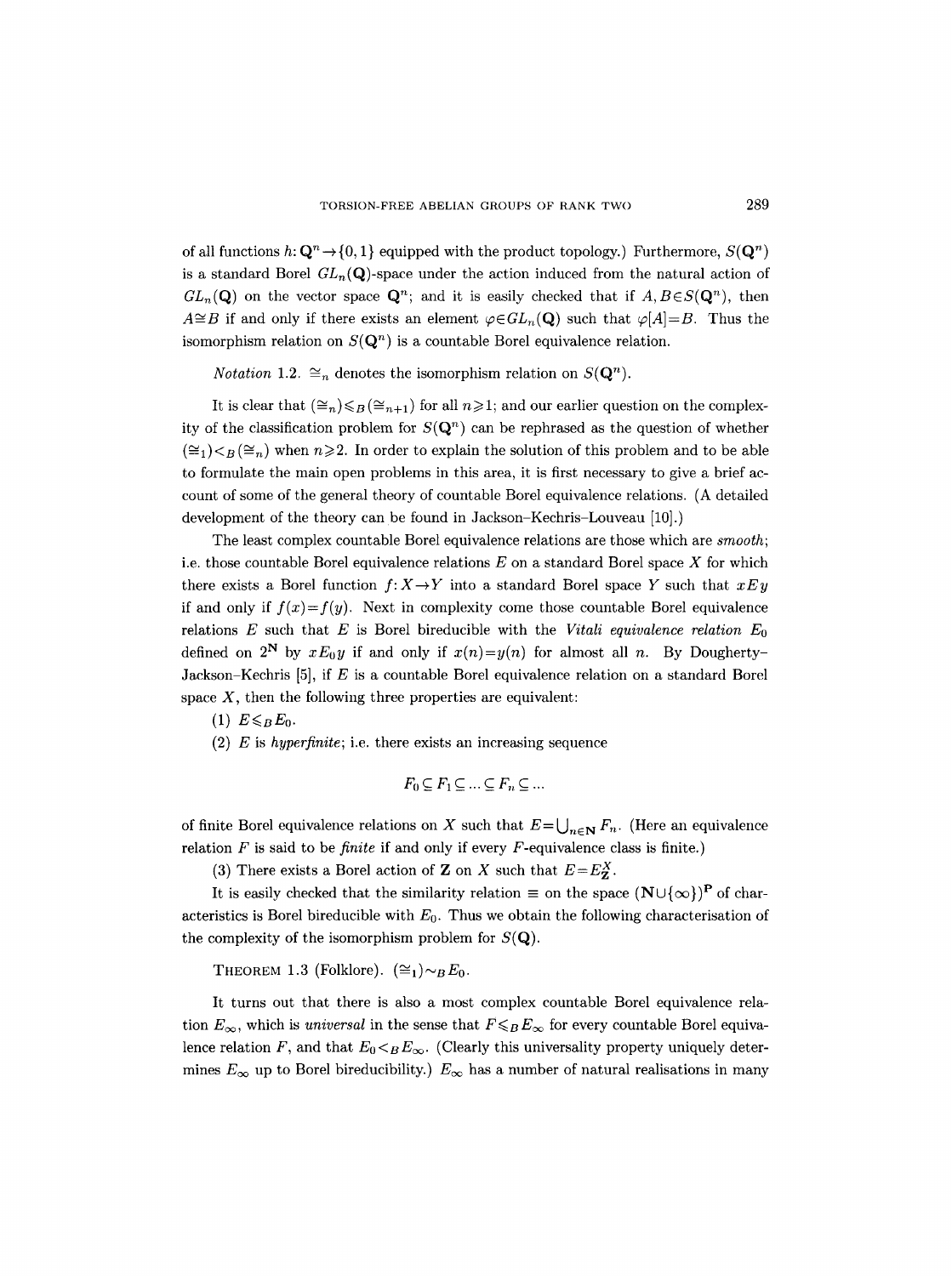areas of mathematics, including algebra, topology and recursion theory. (See Jackson Kechris-Louveau [10].) For example,  $E_{\infty}$  is Borel bireducible to both the isomorphism relation for finitely generated groups [22] and the isomorphism relation for fields of finite transcendence degree [23].

In [9], Hjorth-Kechris conjectured that  $(\cong_n)_{\sim B}E_\infty$  for all  $n\geqslant 2$ . Of course, if true, this would explain the failure to find a satisfactory system of complete invariants for the torsion-free abelian groups of rank  $n\geqslant 2$ , since nobody expects such a system to exist for the class of finitely generated groups. In [8], Hjorth provided some evidence for this conjecture by proving that  $E_0 \leq_B (\cong_n)$  for all  $n \geq 2$ . (For  $n \geq 3$ , Hjorth proved the stronger result that  $\cong_n$  is not treeable. More recently, Kechris [13] has shown that  $\cong_2$  is also not treeable. See [9] or [10] for a discussion of the notion of treeability.) Later in [1], Adams-Kechris used Zimmer's superrigidity theorem for cocycles [25, Theorem 5.2.5] to prove the intriguing result that

$$
(\cong_1^*) <_B (\cong_2^*) <_B \ldots <_B (\cong_n^*) <_B \ldots,
$$

where  $(\cong_{n}^{*})$  is the restriction of the isomorphism relation to the class of *rigid* torsionfree abelian groups  $A \in S(\mathbf{Q}^n)$ . Here an abelian group A is said to be rigid if its only automorphism are the obvious ones:  $a \rightarrow a$  and  $a \rightarrow -a$ . In particular, none of the relations  $\cong_{n}^{*}$  is a universal countable Borel equivalence relation. It was not clear whether or not the Adams-Kechris result provided further evidence for the Hjorth-Kechris conjecture, since very little was known concerning the relationship between  $\cong_n^*$  and  $\cong_m$  for  $n, m \geq 1$ . Of course, it is clear that  $(\leq_n^*) \leq_B (\leq_n)$  for all  $n \geq 1$ ; and using Theorem 1.1, it is easily seen that  $(\cong_{1}^{*})_{\sim}B E_{0}$ , and so  $(\cong_{1}^{*})_{\sim}B (\cong_{1})$ . But, apart from these easy observations, essentially nothing else was known. The main result of this paper says that  $(\cong_{3}^{*})\nleq B (\cong_{2}).$ Thus  $\cong_2$  is not a universal countable Borel equivalence relation, and so the Hjorth-Kechris conjecture is false.

THEOREM 1.4.  $(\cong_{3}^{*})\nleq B(\cong_{2}).$ 

As an immediate consequence, we obtain that the classification problem for  $S(\mathbf{Q}^3)$ is strictly more complex than that for  $S(\mathbf{Q}^2)$ .

COROLLARY 1.5.  $(\cong_2) < B(\cong_3)$ .

Theorem 1.4 is an easy consequence of Theorem 1.6. But before we can state Theorem 1.6, we need to recall some notions from ergodic theory and group theory. Let G be a locally compact second countable group and let  $X$  be a standard Borel  $G$ -space. Throughout this paper, a probability measure on  $X$  will always mean a Borel probability measure; i.e. a measure which is defined on the collection of Borel subsets of X. The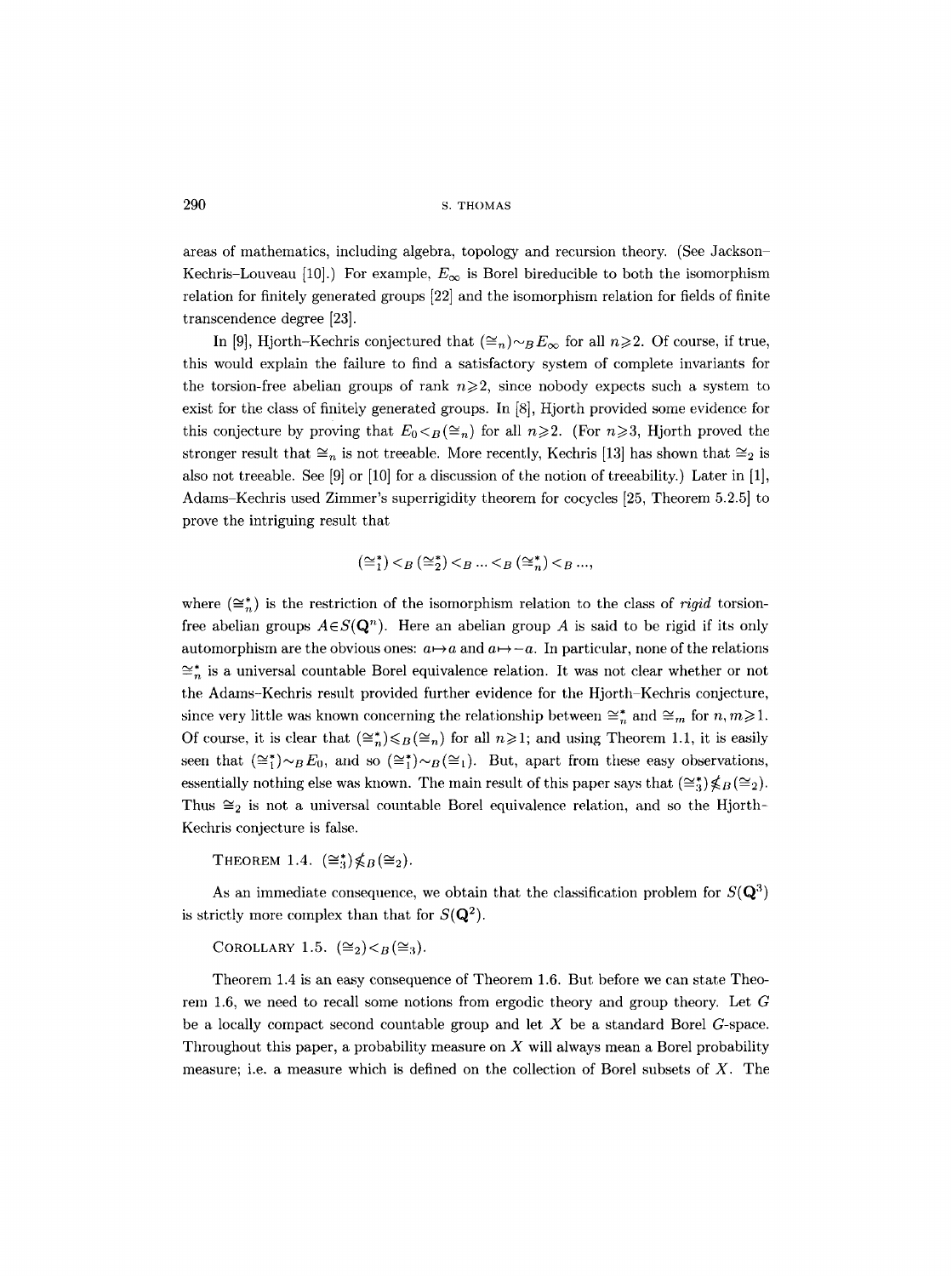probability measure  $\mu$  on X is said to be *non-atomic* if  $\mu({x})=0$  for all  $x \in X$ ; and  $\mu$ is said to be *G*-invariant if and only if  $\mu(g[A]) = \mu(A)$  for every  $g \in G$  and Borel subset  $A \subseteq X$ . The G-invariant probability measure  $\mu$  is *ergodic* if and only if for every Ginvariant Borel subset  $A \subseteq X$ , either  $\mu(A)=0$  or  $\mu(A)=1$ . It is well-known that the following two properties are equivalent:

(i)  $\mu$  is ergodic.

(ii) If Y is a standard Borel space and  $f: X \rightarrow Y$  is a G-invariant Borel function, then there exists a G-invariant Borel subset  $M\subseteq X$  with  $\mu(M)=1$  such that  $f[M]$  is a constant function.

Let G be a locally compact second countable group and let  $\pi: G \to U(\mathcal{H})$  be a unitary representation of G on the separable Hilbert space  $H$ . Then  $\pi$  *almost admits invariant vectors* if for every  $\varepsilon > 0$  and every compact subset  $K \subseteq G$ , there exists a unit vector  $v \in H$ such that  $||\pi(q), v-v|| < \varepsilon$  for all  $q \in K$ . We say that G is a *Kazhdan group* if for every unitary representation  $\pi$  of G, if  $\pi$  almost admits invariant vectors, then  $\pi$  has a non-zero invariant vector. If G is a connected semisimple  $\mathbf{R}$ -group, each of whose almost  $\mathbf{R}$ -simple factors has **R**-rank at least two, and  $\Gamma$  is a lattice in G, then  $\Gamma$  is a Kazhdan group. (For example, see Margulis [17] or Zimmer [25].) In particular,  $SL_3(\mathbb{Z})$  is a Kazhdan group.

For later use, recall that a countable (discrete) group G is *amenable* if there exists a finitely additive G-invariant probability measure  $\nu: \mathcal{P}(G) \to [0, 1]$  defined on every subset of  $G$ . During the proof of Theorem 1.6, we shall make use of the fact that if the countable group  $G$  is either soluble or abelian-by-finite, then  $G$  is amenable. (For example, see Wagon [24, Theorem 10.4].)

In the first three sections of this paper, we shall only discuss countable groups equipped with the discrete topology. In  $\S 4$ , we shall also need to consider various linear algebraic groups  $G(K) \leq GL_n(K)$ , where K is either **R** or a finite extension of the field  $\mathbf{Q}_p$  of p-adic numbers for some prime p. In this case,  $G(K)$  is a locally compact second countable group with respect to the *Hausdorff topology;* i.e. the topology obtained by restricting the natural topology on  $K^{n^2}$  to  $G(K)$ . Any topological notions concerning the group  $G(K)$  will always refer to the Hausdorff topology.

THEOREM 1.6. Let  $\Gamma$  be a countable Kazhdan group and let X be a standard Borel *F-space with an invariant ergodic probability measure*  $\mu$ *. If*  $f: X \rightarrow S(Q^2)$  *is a Borel function such that*  $x E_Y^X y$  *implies*  $f(x) \cong_2 f(y)$ *, then there exists a*  $\Gamma$ *-invariant Borel subset M with*  $\mu(M)=1$  *such that f maps M into a single*  $\cong$ <sub>2</sub>-class.

*Proof of Theorem 1.4.* Let  $S(Q^3, \mathbb{Z}^3)$  be the Borel set consisting of those  $G \in S(Q^3)$ such that  $\mathbf{Z}^3 \leqslant G$ . Then  $S(\mathbf{Q}^3, \mathbf{Z}^3)$  is invariant under the action of the subgroup  $SL_3(\mathbf{Z})$ of  $GL_3(\mathbf{Q})$ ; and building upon earlier work of Hjorth [8], Adams-Kechris [1, Section 6]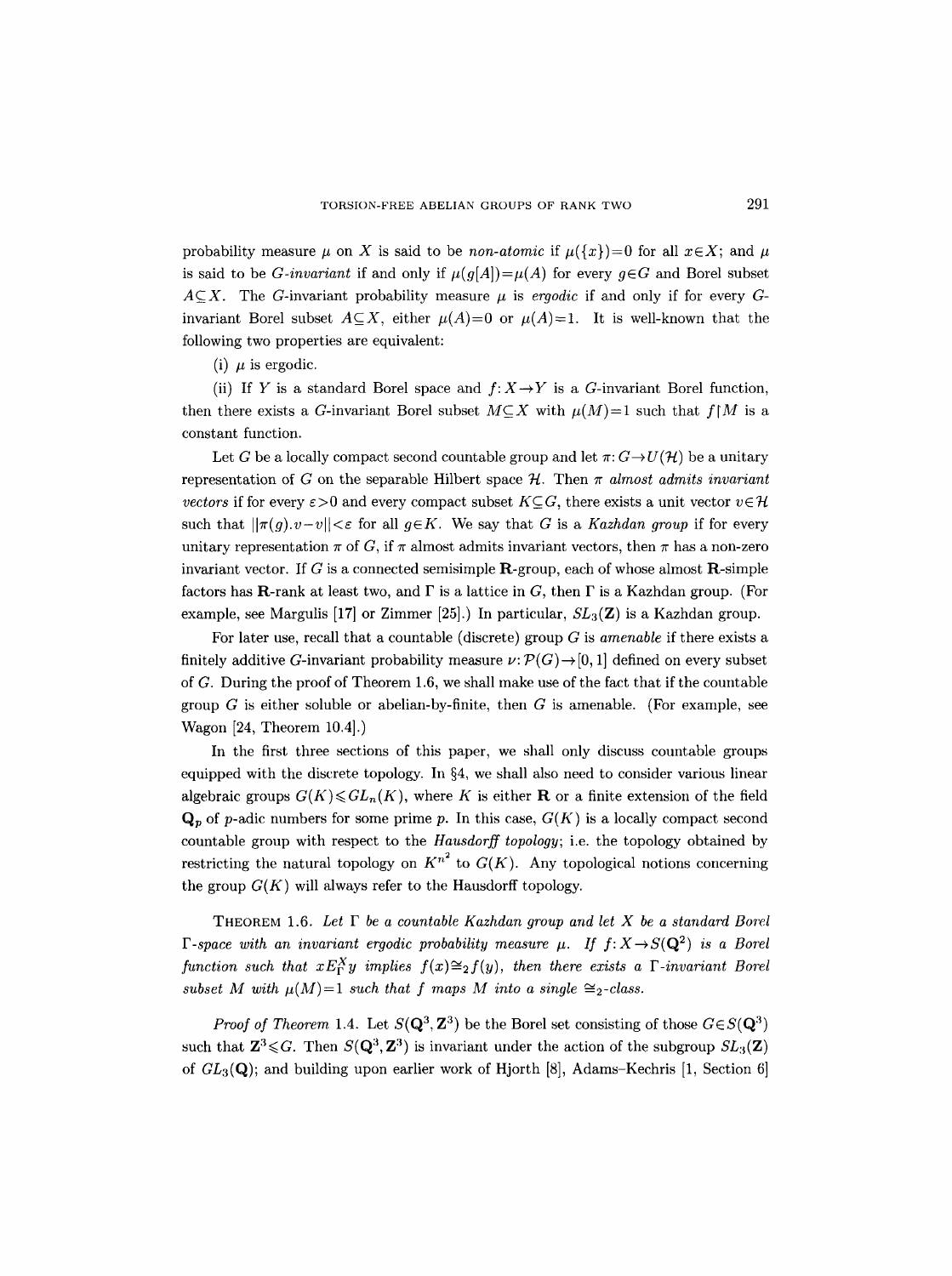have shown that there exists an  $SL_3(\mathbf{Z})$ -invariant Borel subset X of  $S(\mathbf{Q}^3, \mathbf{Z}^3)$  with the following properties.

(i) Each  $G \in X$  is rigid.

(ii) There exists an  $SL_3(\mathbb{Z})$ -invariant ergodic non-atomic probability measure  $\mu$ on X.

Suppose that  $(\cong_{3}^{*})\leq B(\cong_{2})$ . Then there exists a Borel function  $f: X\rightarrow S(\mathbf{Q}^{2})$  such that  $G\cong^*_3H$  if and only if  $f(G)\cong_2f(H)$ . If G is  $E_{SL_3(\mathbf{Z})}^X$ -equivalent to H, then  $G\cong^*_3H$ and so  $f(G) \cong_2 f(H)$ . Since  $SL_3(\mathbb{Z})$  is a Kazhdan group, Theorem 1.6 implies that there exists an  $SL_3(\mathbf{Z})$ -invariant Borel subset M with  $\mu(M)=1$  such that f maps M into a single  $\cong_2$ -class C. But clearly  $f^{-1}[C]$  consists of only countably many  $E_{SL_3(\mathbf{Z})}^X$ -classes, which contradicts the fact that  $\mu$  is non-atomic. Hence  $(\cong_{3}^{*})\nleq B(\cong_{2})$ .

This paper is organised as follows. In  $\S2$ , we shall discuss the notion of a cocycle of a group action and state the two cocycle reduction results which are needed in the proof of Theorem 1.6. In  $\S3$ , we shall prove Theorem 1.6; and in  $\S4$ , we shall prove our main cocycle reduction result.

Finally we shall say a few words about some very recent work [21] in which it is shown that  $(\cong_n)_{\leq B}(\cong_{n+1})$  for all  $n\geqslant1$ . Hjorth's result that  $(\cong_1)_{\leq B}(\cong_2)$  depends essentially upon the fact that  $SL_2(\mathbf{Z})$  is non-amenable, while  $GL_1(\mathbf{Q})=\mathbf{Q}^*$  is amenable. In this paper, the proof that  $(\cong_2) <_B (\cong_3)$  is based upon the fact that  $SL_3(\mathbb{Z})$  is a Kazhdan group, while  $GL_2(\mathbf{Q})$  does not contain any infinite Kazhdan subgroups. However, we could also have based our proof upon Zimmer's superrigidity theorem for cocycles [25, Theorem 5.2.5], which can be used to distinguish between  $SL_n(\mathbf{Z})$ -spaces and  $SL_{n+1}(\mathbf{Z})$ spaces for all  $n\geqslant 2$ . In fact, the main obstruction to an understanding of the complexity of the isomorphism relation ( $\leq_n$ ) for  $n \geqslant 3$  lies in the field of abelian group theory. The proof of Theorem 1.6 makes heavy use of Krdl's analysis [14] of the automorphism groups and endomorphism rings of the torsion-free abelian groups of rank two; and no such analysis exists for the groups of rank  $n \ge 3$ . In [21], we were able to get around this difficulty by initially replacing the isomorphism relation on  $S(\mathbf{Q}^n)$  by the coarser relation of quasiisomorphism. However, we should point out that the shift from isomorphism to quasiisomorphism comes at a cost. In this paper, the proof yields an explicit decomposition of  $\cong_2$  as a direct sum of amenable relations and orbit relations induced by free actions of homomorphic images of  $GL_2(\mathbf{Q})$ ; but it does not seem possible to extract an analogous decomposition of  $\cong_n$  for  $n\geqslant 3$  from the proof in [21].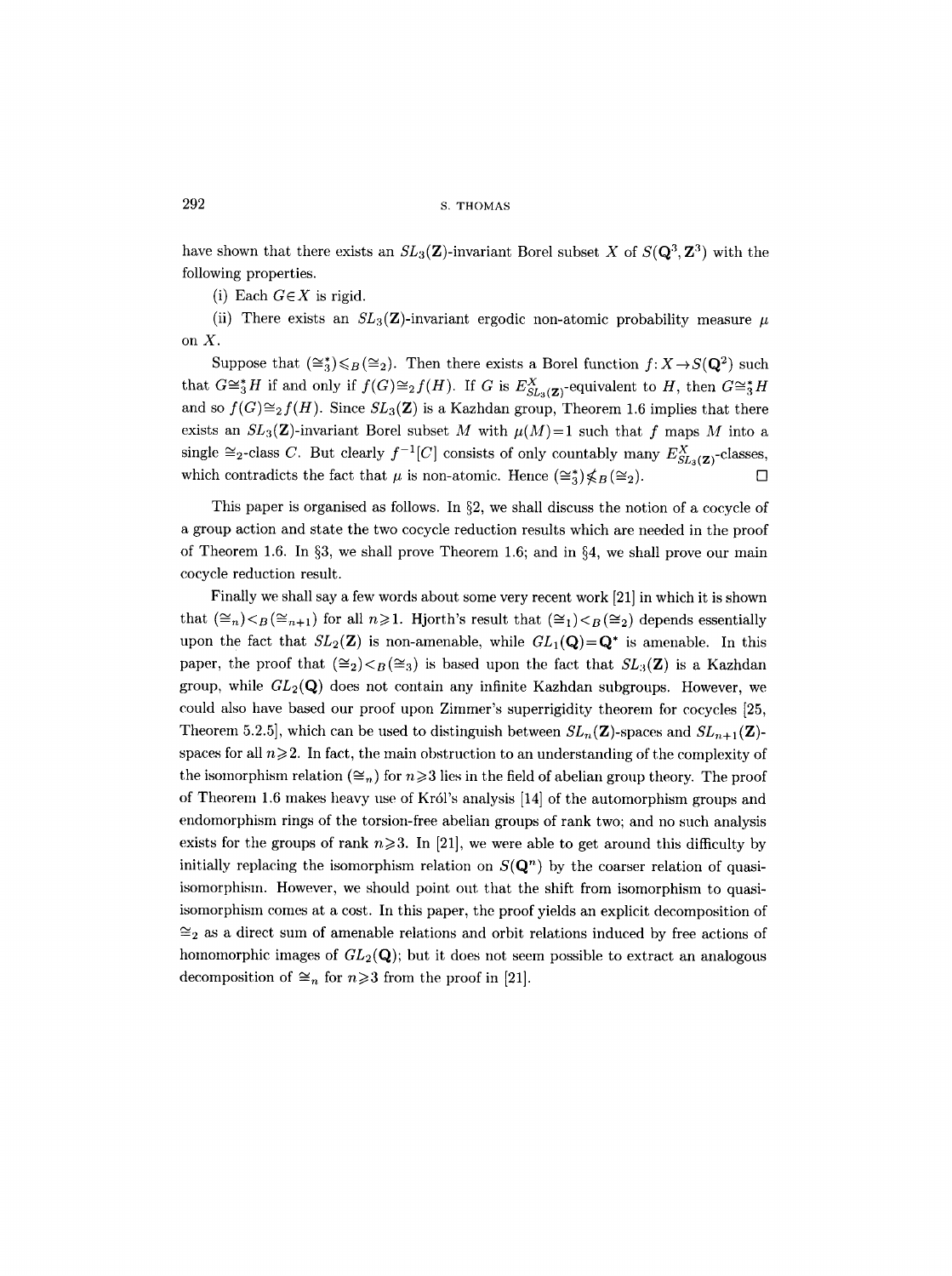#### **2. Cocycles**

In this section, we shall discuss the notion of a cocycle of a group action and state the two cocycle reduction results which are needed in the proof of Theorem 1.6. (Clear accounts of the theory of cocycles can be found in Zimmer [25] and Adams-Kechris [1]. In particular, Adams-Kechris [1, Section 2] provides a convenient introduction to the basic techniques and results in this area, written for the non-expert in the ergodic theory of groups.) Let  $\Gamma$  be a countable group and let X be a standard Borel  $\Gamma$ -space with an invariant probability measure  $\mu$ .

*Definition* 2.1. If H is a locally compact second countable group, then a Borel function  $\alpha: \Gamma \times X \to H$  is called a *cocycle* if for all  $g, h \in \Gamma$  and  $x \in X$ ,

$$
\alpha(hg, x) = \alpha(h, g.x)\alpha(g, x).
$$

(Since we shall only be considering the case when  $\Gamma$  is a countable group, we can work with strict cocycles throughout this paper. For example, see the discussion on p. 67 of Zimmer [25].)

In this paper, cocycles will usually arise in the following fashion. Suppose that  $H$  is also a countable group and that Y is a standard Borel H-space. Let  $f: X \rightarrow Y$  be a Borel function such that  $x E_Y^X y$  implies  $f(x) E_H^Y f(y)$ . If H acts freely on Y, then we can define a Borel cocycle  $\alpha: \Gamma \times X \to H$  by letting  $\alpha(g, x)$  be the *unique* element of H such that

$$
\alpha(g,x).f(x) = f(g.x).
$$

Suppose now that  $B: X \to H$  is a Borel function and that  $f': X \to Y$  is defined by  $f'(x) = B(x) \cdot f(x)$ . Then  $x E_F^X y$  also implies  $f'(x) E_H^Y f'(y)$ ; and the corresponding cocycle  $\alpha'$ :  $\Gamma \times X \rightarrow H$  satisfies

$$
\alpha'(g, x) = B(g, x) \alpha(g, x) B(x)^{-1}
$$

for all  $g \in \Gamma$  and  $x \in X$ . This observation motivates the following definition.

*Definition* 2.2. Let  $H$  be a locally compact second countable group. Then the cocycles  $\alpha, \beta : \Gamma \times X \to H$  are *equivalent*, written  $\alpha \sim \beta$ , if and only if there exists a Borel function  $B: X \to H$  such that for all  $q \in \Gamma$ ,

$$
\beta(g, x) = B(g, x)\alpha(g, x)B(x)^{-1} \quad \mu\text{-a.e.}
$$

A cocycle reduction result says that under suitable hypotheses, every cocycle  $\alpha: \Gamma \times X \to H$  is equivalent to a cocycle  $\beta$  such that  $\beta[\Gamma \times X]$  is contained in a "small" subgroup of  $H$ . To see why this might be useful, we shall continue our discussion of the example which was introduced just before Definition 2.2. Suppose now that  $\alpha'[\Gamma \times X]$  is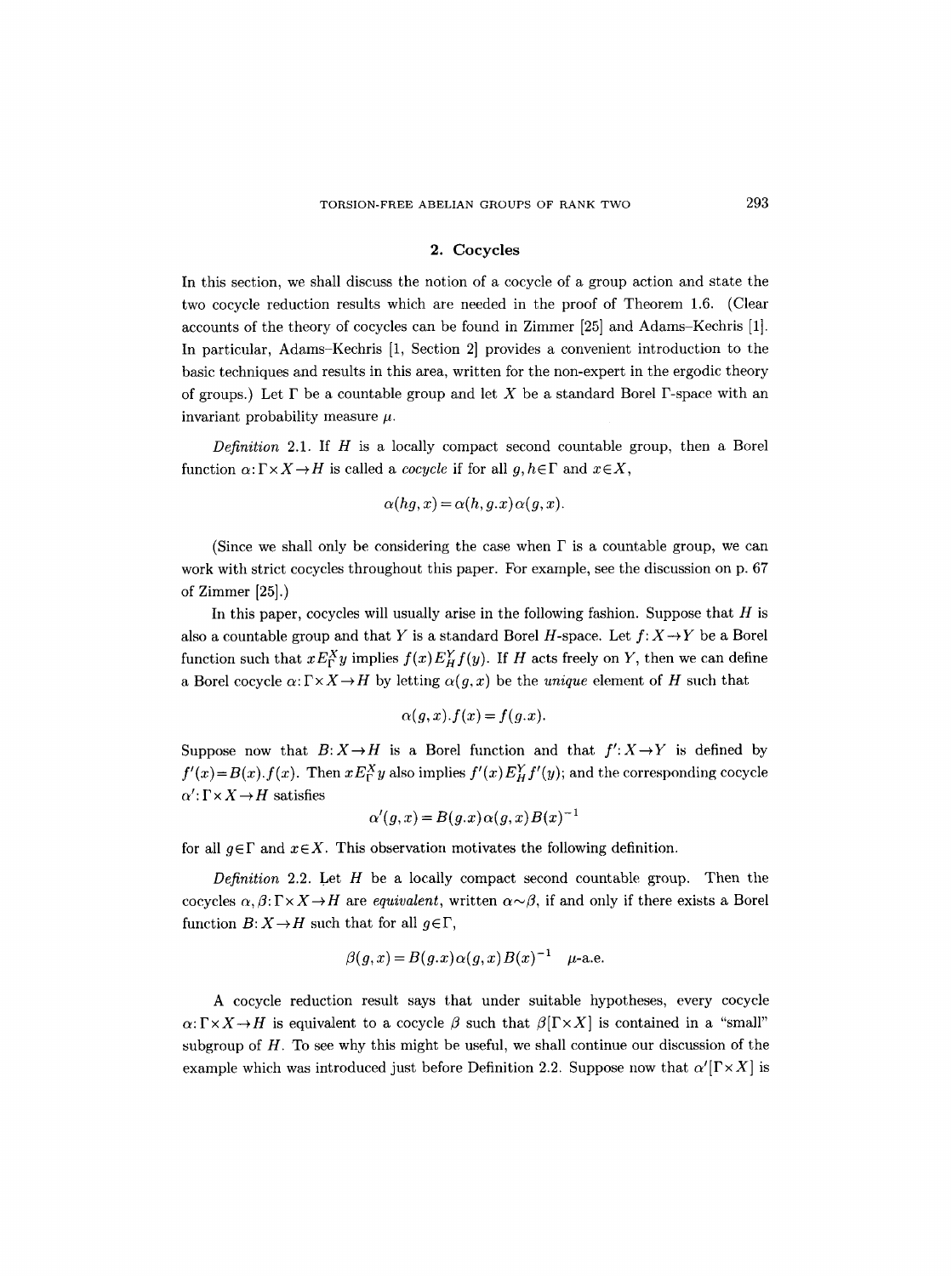the identity subgroup of H. Then the associated Borel function  $f': X \rightarrow Y$  is F-invariant. Hence if  $\mu$  is an ergodic measure on X, then there exists a F-invariant Borel subset M with  $\mu(M)=1$  such that  $f'M$  is a constant function; and this implies that f maps M into a single  $E_{H}^{Y}$ -class. With a little more effort, we can reach the same conclusion if we only assume that  $\alpha'[\Gamma \times X]$  is contained in a finite subgroup of H.

The proof of Theorem 1.6 will be based on the following cocycle reduction result, which is a straightforward consequence of results of Zimmer [26] and Adams-Spatzier [2]. We shall prove Theorem 2.3 in  $\S4$ .

THEOREM 2.3. Let  $\Gamma$  be a countable Kazhdan group and let X be a standard Borel  $\Gamma$ -space with an invariant ergodic probability measure  $\mu$ . Then for every Borel cocycle  $\alpha: \Gamma \times X \to PGL_2(Q)$ , there exists an equivalent cocycle  $\gamma$  such that  $\gamma[\Gamma \times X]$  is contained *in a finite subgroup of*  $PGL_2(\mathbf{Q})$ *.* 

At this point, we can explain the strategy of the proof of Theorem 1.6. So suppose that  $\Gamma$  is a countable Kazhdan group and that X is a standard Borel  $\Gamma$ -space with an invariant ergodic probability measure  $\mu$ . Let  $f: X \to S(\mathbf{Q}^2)$  be a Borel function such that  $xE_Y^X$ y implies  $f(x) \cong_2 f(y)$ . Because  $GL_2(\mathbf{Q})$  does not act freely on  $S(\mathbf{Q}^2)$ , initially we are unable to define a corresponding cocycle  $\alpha: \Gamma \times X \to GL_2(Q)$ . Instead we attempt to reduce to the case when there exists a F-invariant Borel subset  $X_0$  with  $\mu(X_0)=1$ such that Aut( $f(x)$ ) is a *fixed* subgroup L of  $GL_2(\mathbf{Q})$  for all  $x \in X_0$ . Suppose that we succeed and let  $Z = {G \in S(\mathbf{Q}^2) | \text{Aut}(G) = L}.$  Then  $f[X_0] \subseteq Z$  and  $\cong_2[Z]$  is induced by a free action of the quotient group

$$
H = N_{GL_2(\mathbf{Q})}(L)/L.
$$

Hence we can define a corresponding cocycle  $\alpha: \Gamma \times X_0 \to H$ ; and then this case can be dealt with using Theorem 2.3. (At first glance, it might appear that we require a whole series of cocycle reduction results, one for each of the possible groups  $L$ . But fortunately we can get by with Theorem 2.3.) On the other hand, in those cases where we fail, it turns out that we can reduce to the case when there exists a  $\Gamma$ -invariant Borel subset  $X_0$ with  $\mu(X_0)=1$  and a Borel subset  $Z\subseteq S(\mathbf{Q}^2)$  such that  $f[X_0]\subseteq Z$  and  $\cong_2 Z$  is induced by an action of a countable amenable group  $H$ . Then the following result deals with this case.

THEOREM 2.4. *Let F be a countable Kazhdan group and let X be a standard Borel*   $\Gamma$ -space with an invariant ergodic probability measure  $\mu$ . Suppose that H is a countable amenable group and that Y is a standard Borel H-space. If  $f: X \rightarrow Y$  is a Borel function *such that*  $x E_Y^X y$  *implies*  $f(x) E_H^Y f(y)$ *, then there exists a*  $\Gamma$ *-invariant Borel subset M* with  $\mu(M)=1$  *such that f maps M into a single E<sub>H</sub>-class.*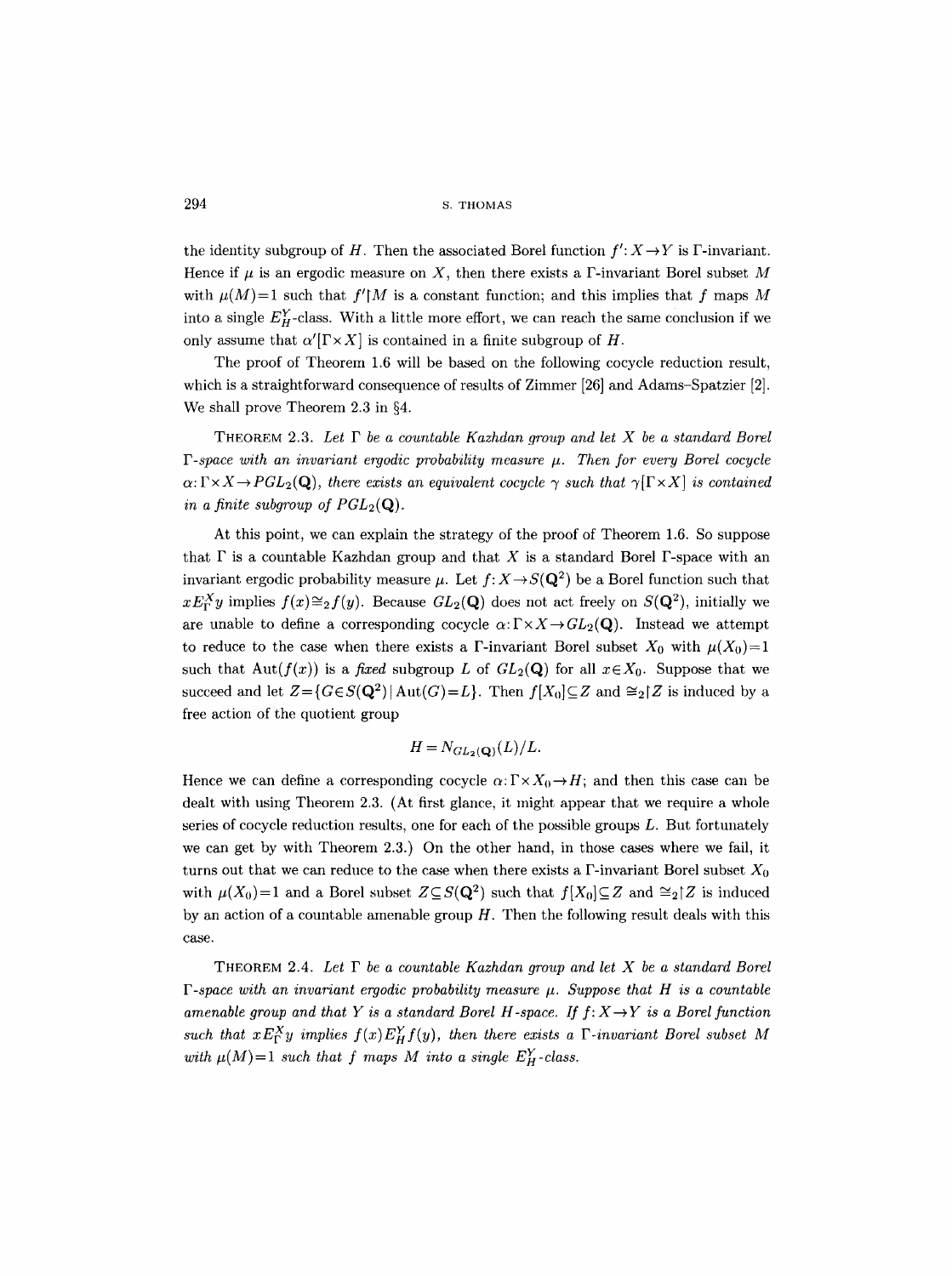*Proof.* By Connes-Feldman-Weiss [4], if H is a countable amenable group and Y is a standard Borel  $H$ -space, then for every probability measure  $\nu$  on  $Y$ , there exists an *H*-invariant Borel subset  $B\subseteq Y$  with  $\nu(B)=1$  such that  $E^Y_H[B]$  is hyperfinite. (In [4], the result is only stated for the case when  $\nu$  is H-quasi-invariant; i.e. when  $H.N$  is  $\nu$ -null for every v-null Borel subset  $N\subseteq Y$ . However, as Kechris points out in [12], the result is easily seen to hold for an arbitrary probability measure  $\nu$ . To see this, let  $H = \{h_n | n \geq 1\}$ and consider the probability measure  $\nu^*$  on Y defined by

$$
\nu^*(A) = \sum_{n=1}^{\infty} \frac{\nu(h_n, A)}{2^n}.
$$

Then  $\nu^*$  is an H-quasi-invariant probability measure which agrees with  $\nu$  on every Hinvariant Borel set.) In particular, let  $\nu = f\mu$  be the probability measure defined on Y by  $\nu(A) = \mu(f^{-1}(A))$  for each Borel subset  $A \subseteq Y$ ; and let B be an H-invariant Borel subset B with  $\nu(B)=1$  such that  $E_H^Y/B$  is hyperfinite. Let  $X_0 = f^{-1}(B)$ . Then  $X_0$  is a F-invariant subset of X with  $\mu(X_0)=1$ . Consider the Borel function  $(f|X_0): X_0 \to B$ . By Hjorth-Kechris [9, Theorem 10.5], since  $\Gamma$  is a Kazhdan group and  $E_H^Y/B$  is hyperfinite, there exists a F-invariant Borel subset  $M\subseteq X_0$  with  $\mu(M)=1$  such that f maps M into a single  $E_H^Y$ -class.  $\square$ 

## **3. Torsion-free abelian groups of rank two**

In this section, we shall prove Theorem 1.6. For each  $l=1, 2$ , let  $S_l(\mathbf{Q}^2)$  be the  $GL_2(\mathbf{Q})$ invariant Borel subset consisting of the groups  $G \in S(\mathbf{Q}^2)$  of rank l. In the proof of Theorem 1.6, we shall quickly reduce to the case when  $f: X \to S_2(Q^2)$ . Following Król [14], our analysis of the groups  $G \in S_2(Q^2)$  will split into various cases depending on the structure of certain invariants  $T(G)$  and  $C(G)$ , which we shall now describe. So let  $G \in S_2(Q^2)$  be a torsion-free abelian group of rank two. Then

$$
T(G) = \{a \mid \text{there exists } 0 \neq a \in G \text{ such that } \tau(a) = a\}
$$

denotes the set of types which are realised in G. If  $0 \neq a \in G$ , then the *pure subgroup of G* generated by a consists of those elements  $c \in G$  such that there exist  $k, l \in \mathbb{Z}$  with  $k \neq 0$ such that  $kc = la$ . Now let  $a, b \in G$  be a basis of G and let A, B be the pure subgroups of G generated by a, b respectively. Then  $G/(A+B)$  is a torsion group. In fact, by Król [14, 2.23],

$$
G/(A+B) \cong \bigoplus_{p \in \mathbf{P}} C(t_p)
$$

for some  $t_p \in \mathbb{N} \cup \{\infty\}$ , where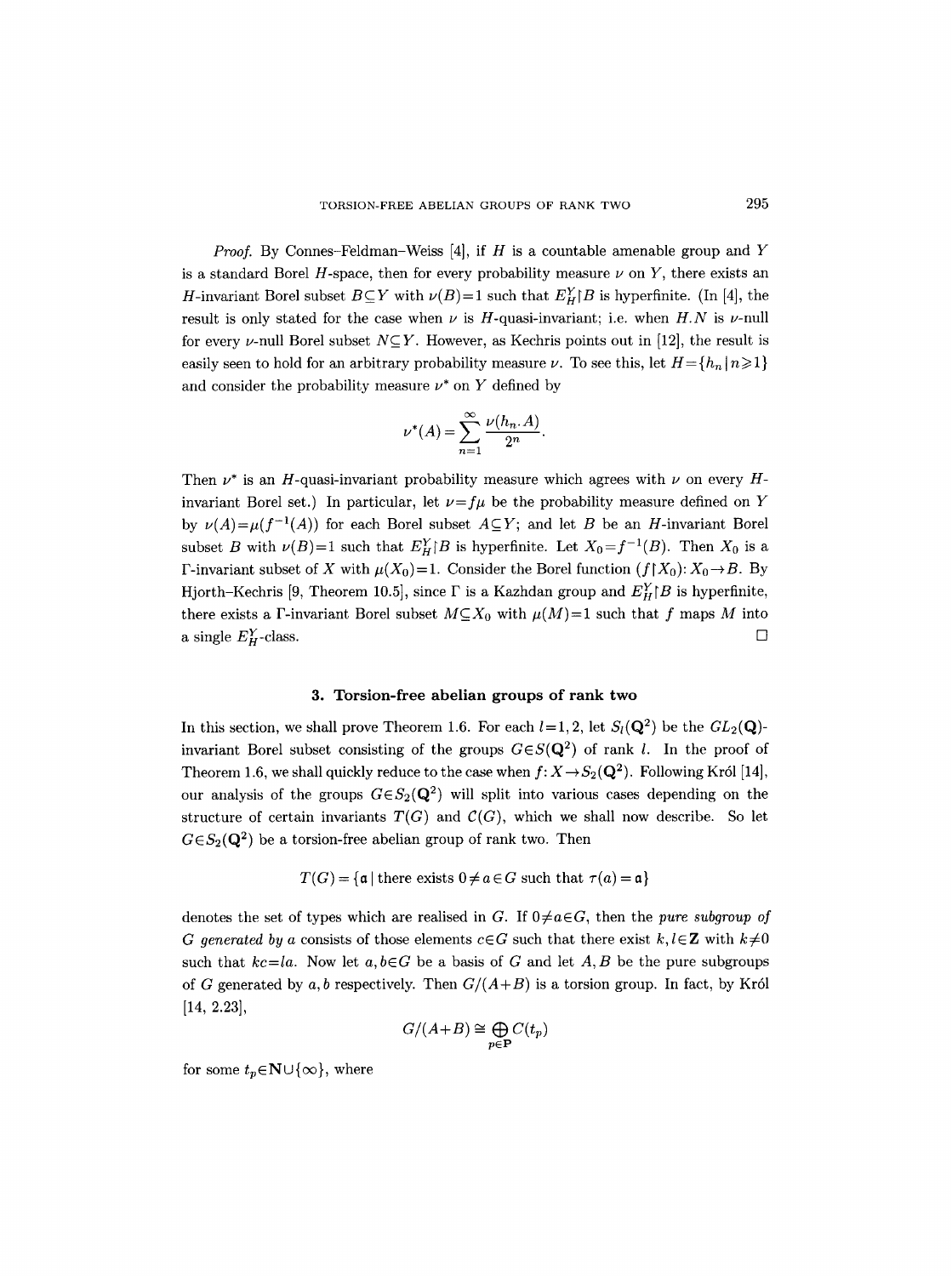- (a) if  $t_p < \infty$ , then  $C(t_p)$  is a cyclic group of order  $p^{t_p}$ ; and
- (b) if  $t_p = \infty$ , then  $C(t_p)$  is a Prüfer p-group; i.e. an infinite locally cyclic p-group.

The characteristic  $\chi$  of  $G/(A+B)$  is defined to be the function  $\chi \in (N \cup \{\infty\})^{\mathbf{P}}$  such that  $\chi(p)=t_p$ ; and we say that the basis a, b of G realises the triple

$$
\langle \mathfrak{a}, \mathfrak{b}, \chi \rangle,
$$

where  $a = \tau(a)$  and  $b = \tau(b)$ . We define  $C(G)$  to be the set of all such triples which are realised by some basis of G.

LEMMA 3.1. *Suppose that*  $G \in S_2(Q^2)$  *and that*  $\mathfrak{a}, \mathfrak{b} \in T(G)$  *are two fixed (not necessarily distinct) types. If*  $\chi_1, \chi_2$  *are characteristics such that*  $\langle a, b, \chi_1 \rangle$ ,  $\langle a, b, \chi_2 \rangle \in \mathcal{C}(G)$ , *then*  $\chi_1$  *and*  $\chi_2$  *belong to the same type.* 

*Proof.* This is an immediate consequence of Theorems 2.25, 2.27 and 2.28 of  $\rm Kr$ ól [14].  $\Box$ 

LEMMA 3.2. *Let a, b be two fixed (not necessarily distinct) types. Then there only exist countably many groups*  $G \in S_2(Q^2)$  *such that*  $\langle a, b, \chi \rangle \in C(G)$  for some character*istic*  $\chi$  belonging to the zero-type. (Here the zero-type *is the type which contains the characteristic*  $\vartheta \in (N \cup \{\infty\})^{\mathbf{P}}$  *such that*  $\vartheta(p)=0$  *for all*  $p \in \mathbf{P}$ .)

*Proof.* Let A, B be torsion-free abelian groups of rank one such that  $\tau(A) = a$  and  $\tau(B)=b$ . Then each such group G can be realised up to isomorphism as an extension

$$
0\to A{\oplus} B\to G\to F\to 0
$$

of  $A \oplus B$  by a suitably chosen finite abelian group F. Fix a finite abelian group F and let  $F=\bigoplus_{i=1}^k C_i$  be a decomposition of F into a direct sum of cyclic groups  $C_i$  of order  $m_i$ . Then by Theorems 7.14 and 7.17 [19],

$$
\operatorname{Ext}_{\mathbf{Z}}(F, A \oplus B) \cong \prod_{i=1}^{k} \operatorname{Ext}_{\mathbf{Z}}(C_i, A \oplus B) \cong \prod_{i=1}^{k} (A/m_i A) \oplus (B/m_i B).
$$

Thus  $\text{Ext}_{\mathbf{Z}}(F, A \oplus B)$  is a finite group; and the result follows easily.

If a, b are types, then we write  $a \leq b$  if and only if there exist characteristics  $\chi \in a$ and  $\vartheta \in \mathfrak{b}$  such that  $\chi(p) \leq \vartheta(p)$  for all  $p \in \mathbf{P}$ . The types **a** and **b** are said to be *comparable* if either  $a \leq b$  or  $b \leq a$ . Otherwise, a and b are *incomparable*. If a, b are types, then  $a \wedge b$ is the type containing the characteristic

$$
\langle \min\{\chi(p),\vartheta(p)\}\,|\,p\!\in\!\mathbf{P}\rangle,
$$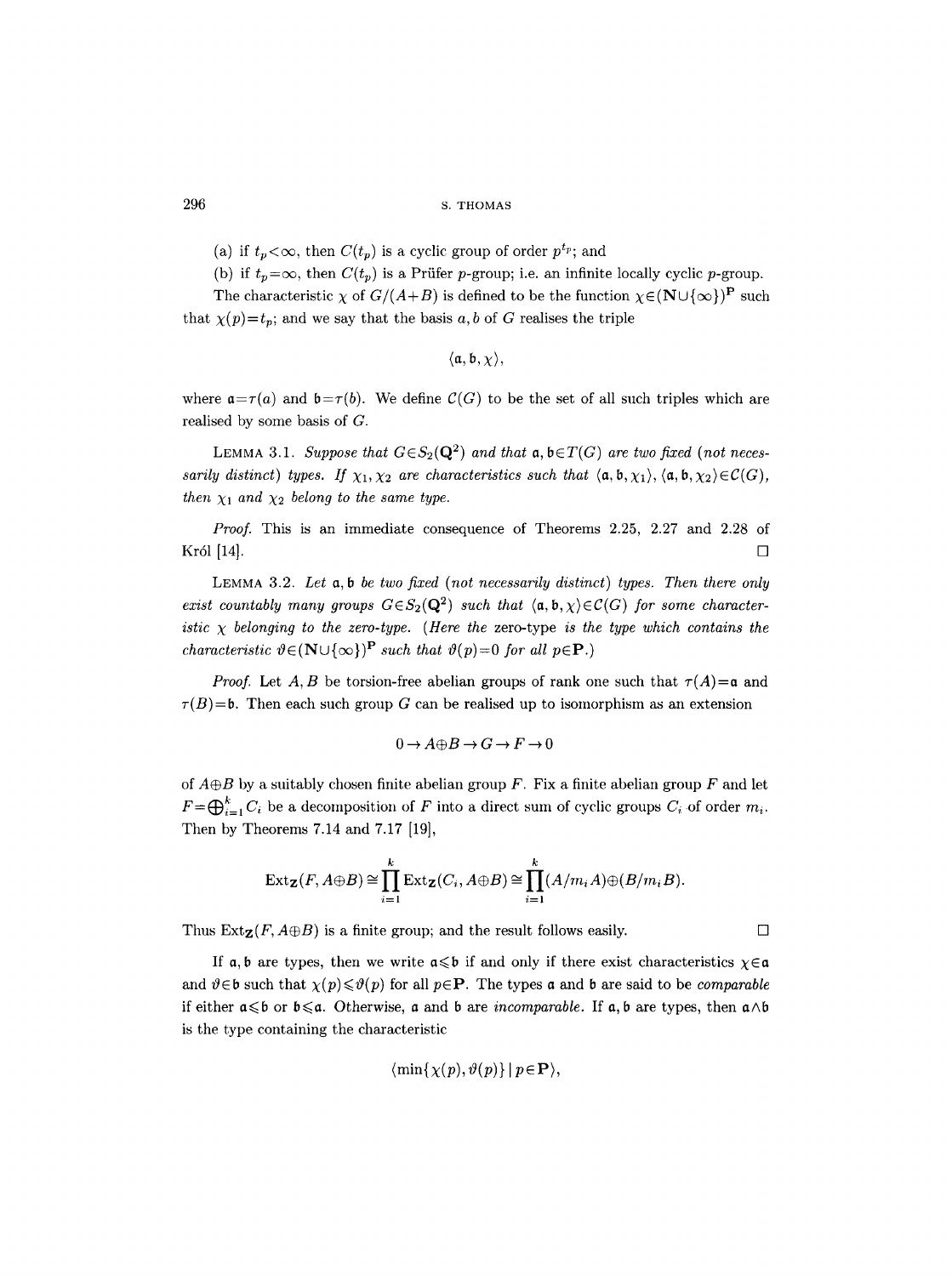where  $\chi$ ,  $\vartheta$  are arbitrary elements of  $a$ ,  $b$  respectively.

We are now ready to begin the proof of Theorem 1.6. So let  $X$  be a standard Borel F-space with an invariant ergodic probability measure  $\mu$ , and let  $f: X \rightarrow S(\mathbf{Q}^2)$  be a Borel function such that  $x E_{\Gamma}^X y$  implies  $f(x) \cong_2 f(y)$ . Let  $E = E_{\Gamma}^X$  and for each  $x \in X$ , let  $G_x = f(x) \in S(\mathbf{Q}^2)$ . Since  $\mu$  is ergodic, there exists a F-invariant subset  $X_0$  with  $\mu(X_0) = 1$ such that one of the following two cases occurs.

- (A)  $G_x \in S_1(\mathbf{Q}^2)$  for all  $x \in X_0$ .
- (B)  $G_x \in S_2(\mathbf{Q}^2)$  for all  $x \in X_0$ .

To simplify notation, we shall assume that  $X_0 = X$ . (We shall make this simplifying assumption each time that we appeal to the ergodicity of  $\mu$ .) First suppose that  $G_x \in S_1(\mathbf{Q}^2)$ for all  $x \in X$ . By Theorem 1.3,  $\cong_2 [S_1(Q^2)]$  is hyperfinite; and so  $\cong_2 [S_1(Q^2)]$  is equal to  $E_7^{S_1(Q^2)}$  for some Borel action of **Z** on  $S_1(Q^2)$ . By Theorem 2.4, there exists a F-invariant Borel subset M with  $\mu(M)=1$  such that f maps M into a single  $\cong_2$ -class. Hence we can suppose that  $f: X \to S_2(Q^2)$ . Appealing to the ergodicity of  $\mu$  once again, we can now suppose that one of the following three cases occurs.

- (I)  $|T(G_x)|>2$  for all  $x\in X$ .
- (II)  $|T(G_x)|=2$  for all  $x \in X$ .
- (III)  $|T(G_x)|=1$  for all  $x \in X$ .

*Case* (I). Suppose that  $|T(G_x)|>2$  for all  $x \in X$ . By Król [14, 2.5], since each  $|T(G_x)|>2$ , it follows that each  $T(G_x)$  contains at least one pair of incomparable types. Let  $g: X \to \mathbf{Q}^2$  be a Borel function which selects a basis  $g(x) = \langle a_x, b_x \rangle \in G_x \times G_x$  such that the types  $a_x = \tau(a_x)$  and  $b_x = \tau(b_x)$  are incomparable. Let  $A_x, B_x$  be the pure subgroups of  $G_x$  generated by  $a_x, b_x$  respectively, and let  $\chi_x$  be the characteristic of the torsion group  $G_x/(A_x+B_x)$ . Suppose that  $x \in X$  and that  $\chi_x$  belongs to the zero-type. Then by Król [14, 4.2], it follows that  $T(G_x) = {\mathfrak{a}_x, \mathfrak{b}_x, \mathfrak{a}_x \wedge \mathfrak{b}_x}$ . In particular,  ${\mathfrak{a}_x, \mathfrak{b}_x}$  is the *unique* pair of incomparable types in  $T(G_x)$ . Hence Lemma 3.1 implies that if  $xEy$ , then  $\chi_x$  belongs to the zero-type if and only if  $\chi_y$  belongs to the zero-type. Since  $\mu$  is ergodic, we can suppose that one of the following two cases occurs.

- (a) For all  $x \in X$ ,  $\chi_x$  belongs to the zero-type.
- (b) For all  $x \in X$ ,  $\chi_x$  does not belong to the zero-type.

First suppose that  $\chi_x$  belongs to the zero-type for all  $x \in X$ . Let

$$
Y = (\mathbf{N} \cup \{\infty\})^{\mathbf{P}} \times (\mathbf{N} \cup \{\infty\})^{\mathbf{P}}
$$

and let  $h: X \to Y$  be the Borel function defined by  $h(x) = \langle \chi(a_x), \chi(b_x) \rangle$ . Let F be the countable Borel equivalence relation on Y such that

$$
\langle \chi(a), \chi(b) \rangle \ F \langle \chi(c), \chi(d) \rangle \quad \text{ if and only if } \quad \{ \tau(a), \tau(b) \} = \{ \tau(c), \tau(d) \}.
$$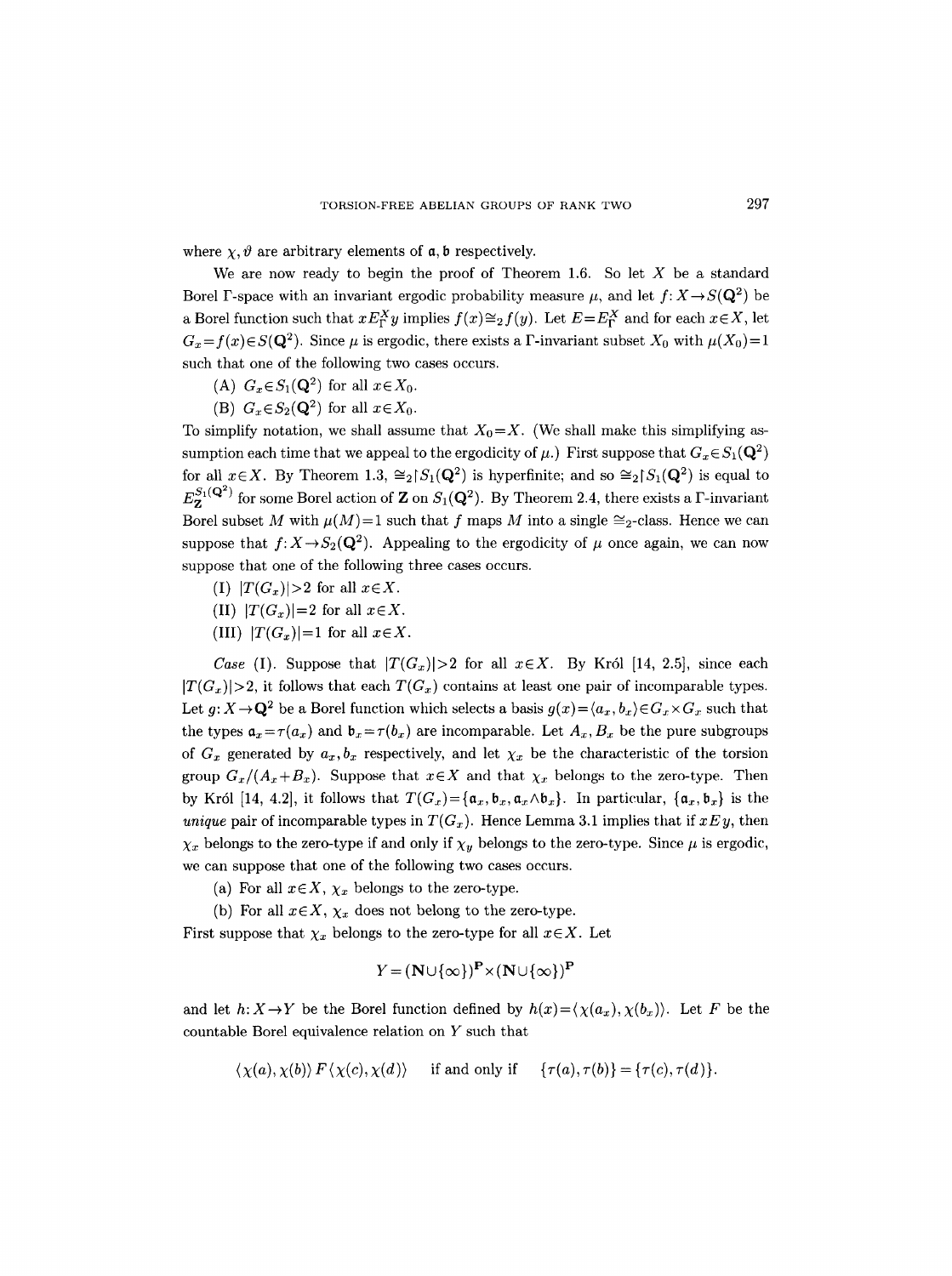Since the similarity relation  $\equiv$  on  $(N \cup {\{\infty\}})^P$  is hyperfinite, it follows easily that there exists a Borel action of the amenable group  $H = (\mathbf{Z} \times \mathbf{Z}) \rtimes \mathrm{Sym}(2)$  on Y such that  $F = E_H^Y$ ; and clearly if  $xEy$ , then  $h(x)Fh(y)$ . Hence Theorem 2.4 implies that there exists a F-invariant subset  $X_0$  with  $\mu(X_0)=1$  and a fixed pair of types  $\{\mathfrak{a}, \mathfrak{b}\}\$  such that  $\{\mathfrak{a}_x, \mathfrak{b}_x\}$ =  $\{a, b\}$  for all  $x \in X_0$ . By Lemma 3.2, the image  $f[X_0]$  consists of only countably many groups  $G \in S_2(Q^2)$ . Hence there exists a Borel subset  $X_1$  with  $\mu(X_1) > 0$  and a fixed group  $G \in S_2(Q^2)$  such that  $f(x) = G$  for all  $x \in X_1$ . Let  $M = \Gamma, X_1$ . Since  $\mu$  is ergodic,  $\mu(M) = 1$ and clearly  $f[M]$  is contained in a single  $\cong_2$ -class.

Hence we can suppose that for all  $x \in X$ ,  $\chi_x$  does not belong to the zero-type. Let  $g: X \to \mathcal{P}(\mathbf{P})$  be the Borel map defined by

$$
g(x) = \{ p \in \mathbf{P} \mid p^m G_x = G_x \text{ for all } m \geq 1 \}.
$$

Clearly if  $xEy$ , then  $g(x)=g(y)$ . By the ergodicity of  $\mu$ , we can suppose that there exists a fixed set P of primes such that  $g(x)=P$  for all  $x \in X$ . Let R be the subgroup of the multiplicative group  $\mathbf{Q}^*$  consisting of those rational numbers of the form

$$
r=\pm p_1^{m_1}p_2^{m_2}\ldots p_k^{m_k}
$$

where  $p_1, ..., p_k \in P$  and  $m_1, ..., m_k \in \mathbb{Z}$ ; and let

$$
D=\left\{\begin{pmatrix}r&0\\0&r\end{pmatrix}\bigg|\ r\in R\right\}\leqslant GL_2(\mathbf Q).
$$

(If  $P=\emptyset$ , then we set  $R=\{1,-1\}$ .) By Król [14, 4.3],  $Aut(G_x)=D$  for all  $x\in X$ . Let

 $Y = \{G \in S_2(\mathbf{Q}^2) \mid \text{there exists } x \in X \text{ such that } G_x \cong_2 G\}.$ 

Then Y is a  $GL_2(\mathbf{Q})$ -invariant Borel subset of  $S_2(\mathbf{Q}^2)$ ; and the action of  $GL_2(\mathbf{Q})$  on Y induces a free action of  $H = GL_2(Q)/D$  on Y. Hence we can define a Borel cocycle  $\beta: \Gamma \times X \rightarrow H$  by

$$
\beta(\pi, x) = \text{the unique } \varphi \in H \text{ such that } \varphi[G_x] = G_{\pi, x}
$$
  
= the unique  $\varphi \in H$  such that  $\varphi[f(x)] = f(\pi, x)$ .

Let Z be the center of  $GL_2(\mathbf{Q})$  and let  $p: H \to PGL_2(\mathbf{Q}) = GL_2(\mathbf{Q})/Z$  be the natural surjective homomorphism. Then we can define a Borel cocycle

$$
\alpha\colon\Gamma\!\times\!X\to\!PGL_2(\mathbf{Q})
$$

by  $\alpha = p \circ \beta$ . By Theorem 2.3, there exists an equivalent cocycle

$$
\gamma\colon \Gamma\!\times\! X\to\!PGL_2(\mathbf{Q})
$$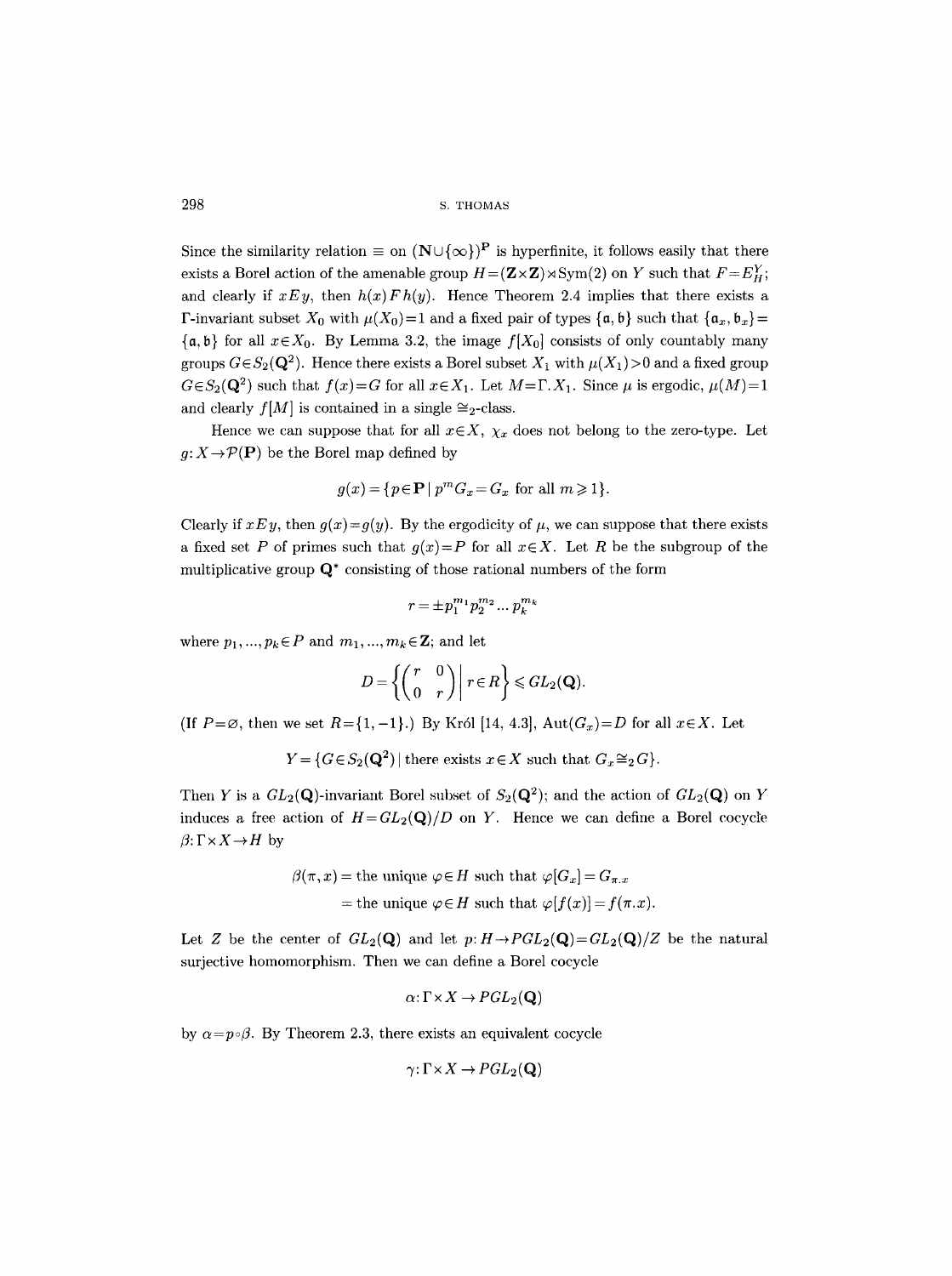such that  $\gamma[\Gamma \times X]$  is contained in a finite subgroup K of  $PGL_2(\mathbf{Q})$ . Let  $B: X \to PGL_2(\mathbf{Q})$ be a Borel function such that

for all 
$$
\pi \in \Gamma
$$
,  $\alpha(\pi, x) = B(\pi, x) \gamma(\pi, x) B(x)^{-1} \mu$ -a.e. (\*)

It is easily checked that if x satisfies (\*) and  $xEy$ , then y also satisfies (\*). To simplify notation, we shall assume that  $(*)$  holds for all  $x \in X$ . Clearly there exists a Borel subset  $X_1 \subseteq X$  with  $\mu(X_1) > 0$  and a fixed element  $\psi \in PGL_2(\mathbf{Q})$  such that  $B(x) = \psi$  for all  $x \in X_1$ . Since  $\mu$  is ergodic,  $\mu(\Gamma, X_1) = 1$ ; and so we can also assume that  $X_1$  intersects every  $\Gamma$ -orbit on X.

Let  $\{\pi_n | n \in \mathbb{N}\}\$  be a fixed enumeration of  $\Gamma$  with  $\pi_0=1$ ; and for each  $x \in X$ , let  $x_1 = \pi_n \cdot x$ , where *n* is the least integer such that  $\pi_n \cdot x \in X_1$ . Notice that for each  $x \in X$ ,

$$
\Psi(x) = \{ \alpha(\pi, x_1) \mid \pi x_1 \in X_1 \} \subseteq \psi K \psi^{-1}
$$

is a finite subset of  $PGL_2(\mathbf{Q})$ . Let  $L = Z/D$  so that  $PGL_2(\mathbf{Q}) = H/L$ ; and regard  $\alpha(\pi, x_1)$ as a coset of L in H. Then  $\beta(\pi, x_1) \in \alpha(\pi, x_1)$ . It follows that

$$
\Phi(x) = \{L.f(\pi.x_1) | \pi.x_1 \in X_1\}
$$

is also finite of cardinality at most  $|K|$ ; and it is easily checked that if  $xEy$ , then  $\Phi(x) = \Phi(y)$ . By the ergodicity of  $\mu$ , we can suppose that there exists an integer  $1 \leq k \leq |K|$ such that  $|\Phi(x)| = k$  for all  $x \in X$ . For each  $x \in X$  and  $1 \leq i \leq k-1$ , let  $x_{i+1} = \pi_n, x_1$ , where  $n$  is the least integer such that

- (i)  $\pi_n.x_1 \in X_1$ , and
- (ii)  $f(\pi_n, x_1) \notin \{L.f(x_j) | 1 \leq j \leq i \}.$

Let  $\tilde{f}: X \to S_2(\mathbf{Q}^2)^k$  be the Borel function defined by

$$
\tilde{f}(x) = \langle f(x_1), ..., f(x_k) \rangle.
$$

Let  $F$  be the countable Borel equivalence relation arising from the orbits of the natural action of

$$
W = \underbrace{(L \times \ldots \times L)}_{k \text{ copies}} \rtimes \text{Sym}(k)
$$

on  $S_2(\mathbf{Q}^2)^k$ . If  $xEy$ , then  $\Phi(x)=\Phi(y)$ , and so  $\tilde{f}(x)F\tilde{f}(y)$ . Clearly W is an amenable group; and so by Theorem 2.4, there exists a F-invariant Borel subset M with  $\mu(M)=1$ such that  $\tilde{f}$  maps M into a single F-class; and this implies that f maps M into a single  $\cong$ <sub>2</sub>-class.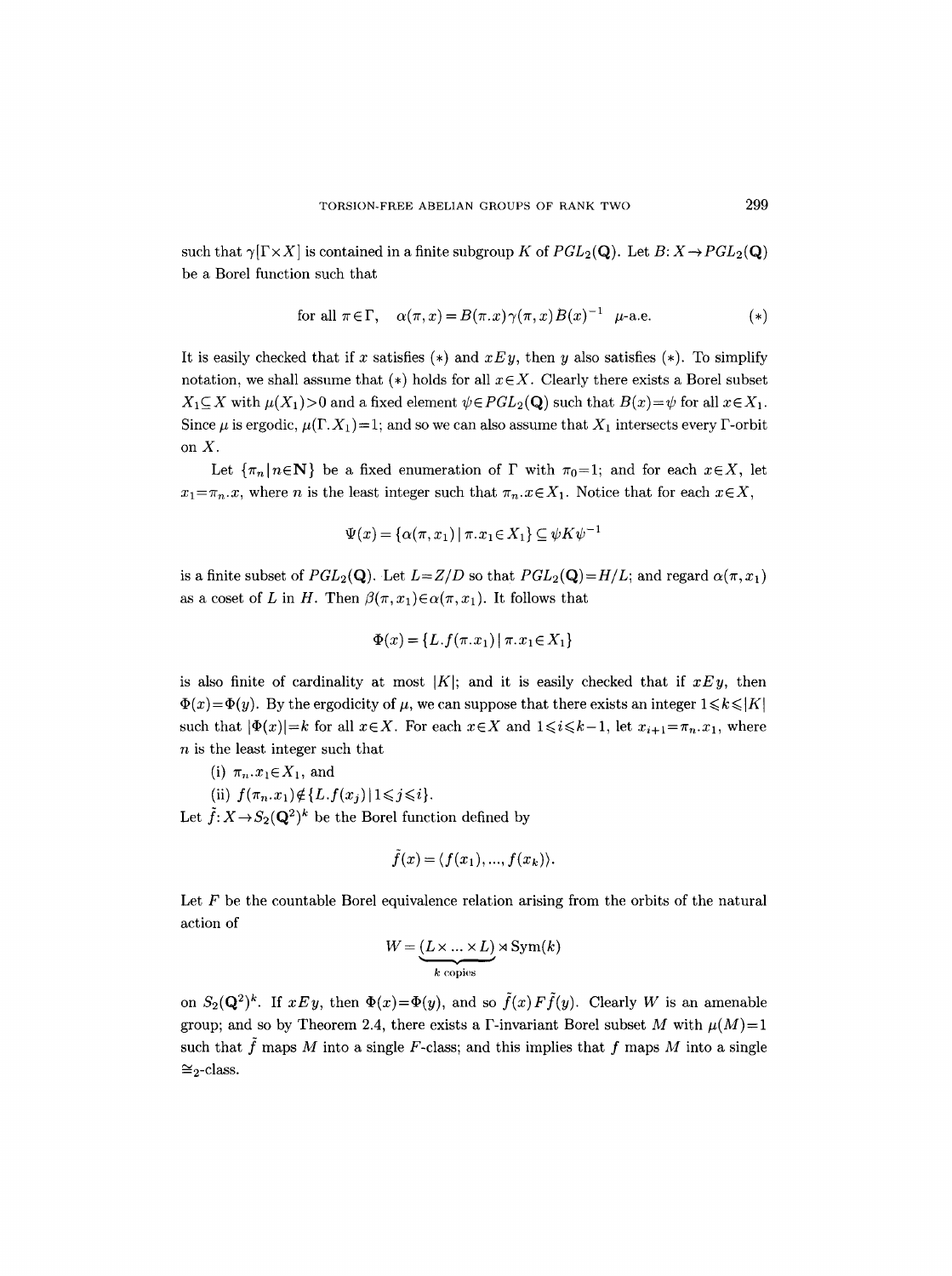*Case* (II). Suppose that  $|T(G_x)|=2$  for all  $x \in X$ . By Król [14, 2.6], the types  $a_x, b_x \in$  $T(G_x)$  are comparable; say,  $a_x < b_x$ . Furthermore, by Król [14, 2.26], if  $b_1, b_2 \in G_x$  satisfy  $\tau(b_1)=\tau(b_2)=\mathfrak{b}_x$ , then  $b_1$  and  $b_2$  are linearly dependent. It follows that there exists a Boret function  $g: X \to GL_2(Q)$  such that

$$
g(x)\left[\left\{b \in G_x \mid \tau(b) = \mathfrak{b}_x\right\}\right] \leq \left\{ \begin{pmatrix} q \\ 0 \end{pmatrix} \middle| \ q \in \mathbf{Q} \right\}
$$

for all  $x \in X$ . Let  $f': X \rightarrow S_2(Q^2)$  be the Borel function defined by  $f'(x) = g(x)[G_x]$ , and let  $G'_x = g(x)[G_x]$ . Let H be the subgroup consisting of the upper triangular matrices of  $GL_2(\mathbf{Q})$ . Then H is soluble and hence is amenable. Notice that if  $\varphi \in GL_2(\mathbf{Q})$  satisfies  $\varphi[G'_x]=G'_y$ , then

$$
\varphi\left[\left\{b\in G'_x\mid \tau(b)=\mathfrak{b}_x\right\}\right]=\left\{c\in G'_y\mid \tau(c)=\mathfrak{b}_y\right\};
$$

and so  $\varphi$  has the form

$$
\varphi = \left( \begin{matrix} r & s \\ 0 & t \end{matrix} \right)
$$

for some r, s,  $t \in \mathbf{Q}$ . Thus  $G'_x \cong_2 G'_y$  if and only if there exists  $\varphi \in H$  such that  $\varphi[G'_x]=G'_y$ . By Theorem 2.4, there exists a  $\Gamma$ -invariant Borel subset M with  $\mu(M)=1$  such that  $f'$ maps M into a single H-orbit on  $S_2(Q^2)$ ; and this implies that f maps M into a single  $\cong$ <sub>2</sub>-class.

*Case* (III). Suppose that  $|T(G_x)|=1$  for all  $x \in X$ ; say,  $T(G_x)=\{a_x\}$ . Arguing as in Case (I), we can suppose that there exists a fixed type  $\alpha$  such that  $\alpha_x = \alpha$  for all  $x \in X$ . After slightly adjusting f if necessary, we can also suppose that for all  $x \in X$ , the standard basis elements  $e_1, e_2$  of  $\mathbf{Q}^2$  are contained in  $G_x$  and that  $e_1, e_2$  realise the same characteristic in  $G_x$ . (With a little more effort, we could even reduce to the case when the characteristic realised by  $e_1, e_2$  in  $G_x$  is fixed for all  $x \in X$ . However, this extra uniformity is not required in the following argument.) Let  $A_x, B_x$  be the pure subgroups of  $G_x$  generated by  $e_1, e_2$  respectively, and let  $\chi_x$  be the characteristic of the torsion group  $G_x/(A_x+B_x)$ . Arguing as in Case (I), we can also suppose that for all  $x \in X$ ,  $\chi_x$  does not belong to the zero-type.

Since  $a_x = a$  for all  $x \in X$ , it follows that there is a fixed set P of primes such that

$$
P = \{ p \in \mathbf{P} \mid p^m G_x = G_x \text{ for all } m \geq 1 \}
$$

for all  $x \in X$ . Let R be the subgroup of the multiplicative group  $\mathbf{Q}^*$  consisting of those rational numbers of the form

$$
r=\pm p_1^{m_1}p_2^{m_2}\dots p_k^{m_k}
$$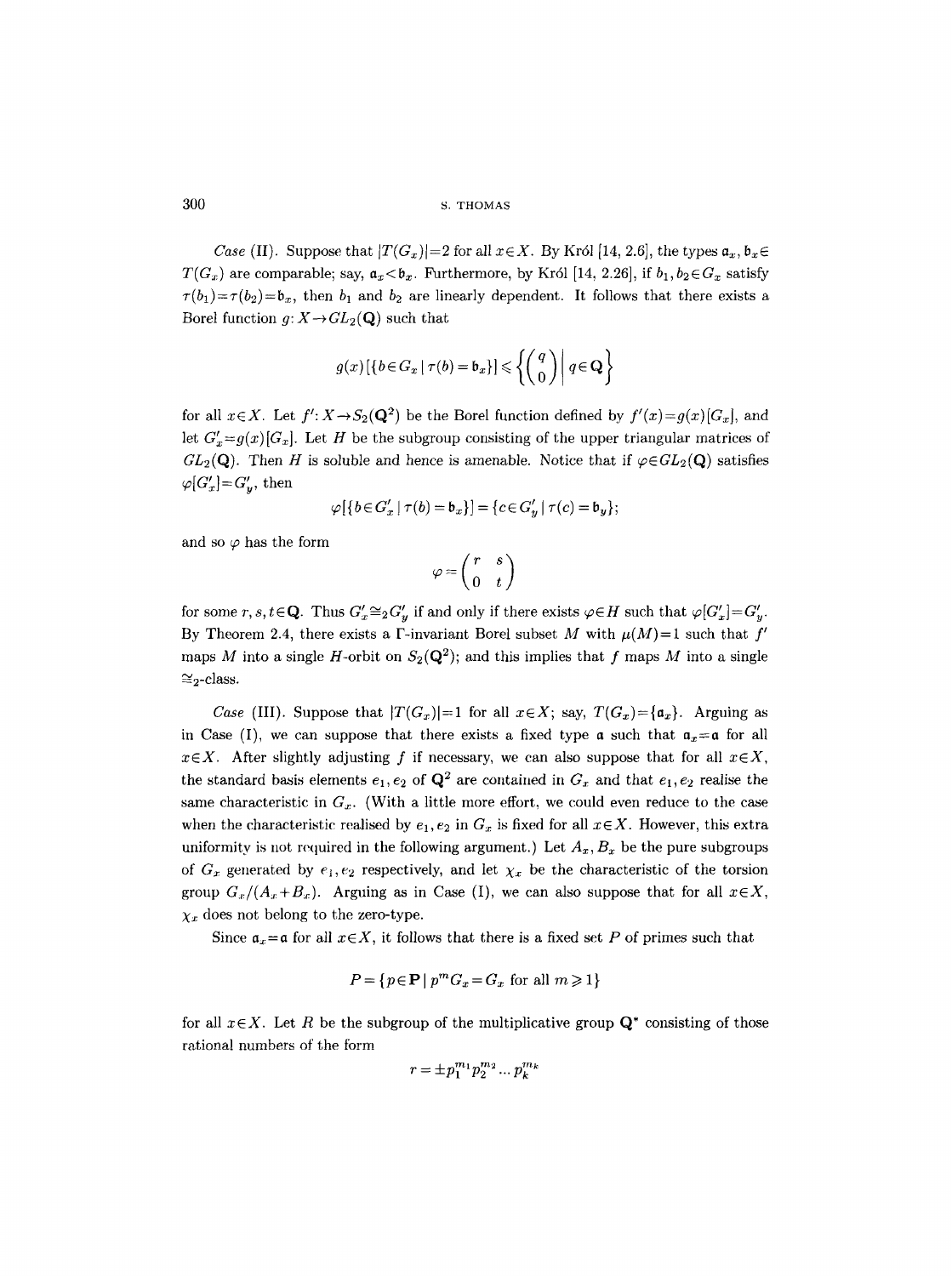where  $p_1, ..., p_k \in P$  and  $m_1, ..., m_k \in \mathbb{Z}$ ; and let

$$
D = \left\{ \begin{pmatrix} r & 0 \\ 0 & r \end{pmatrix} \middle| r \in R \right\} \leqslant GL_2(\mathbf{Q})
$$

(Once again, if  $P=\emptyset$ , then we set  $R=\{1,-1\}$ .) Then  $D\leqslant \text{Aut}(G_x)$  for all  $x\in X$ . By the ergodicity of  $\mu$ , we can suppose that one of the following two cases occurs.

- (a)  $D = \text{Aut}(G_x)$  for all  $x \in X$ .
- (b) D is a proper subgroup of  $Aut(G_x)$  for all  $x \in X$ .

First suppose that  $D = Aut(G_x)$  for all  $x \in X$ ; and let

$$
Y = \{ G \in S_2(\mathbf{Q}^2) \mid \text{there exists } x \in X \text{ such that } G_x \cong_2 G \}.
$$

Then the action of  $GL_2(\mathbf{Q})$  on Y induces a free action of  $H=GL_2(\mathbf{Q})/D$  on Y; and hence we can define a Borel cocycle  $\beta: \Gamma \times X \rightarrow H$  by

$$
\beta(\pi, x) = \text{the unique } \varphi \in H \text{ such that } \varphi[G_x] = G_{\pi, x}.
$$

Arguing as in Case (I), we see that there exists a  $\Gamma$ -invariant Borel subset M with  $\mu(M)=1$  such that f maps M into a single  $\cong_2$ -class.

Hence we can suppose that D is a proper subgroup of  $Aut(G_x)$  for all  $x \in X$ . Fix some  $x \in X$  and let

$$
\varphi = \begin{pmatrix} a & b \\ c & d \end{pmatrix} \in \text{Aut}(G_x) \backslash D.
$$

By Król [14, 4.8],  $bc \neq 0$  and  $\sqrt{d} \notin \mathbf{Q}$ , where

$$
d = (a+d)^2 - 4(ad-bc).
$$

Let  $QE(G_x)$  be the ring of quasi-endomorphisms of  $G_x$ ; i.e.  $QE(G_x)$  consists of those linear transformations  $\eta \in Mat_2(Q)$  such that there exists an integer  $m \neq 0$  with  $mn \in$ End( $G_x$ ), the endomorphism ring of  $G_x$ . By Król [14, 2.29], since the characteristic  $\chi_x$ of the torsion group  $G_x/(A_x+B_x)$  does not belong to the zero-type, it follows that  $G_x$ is not decomposable into a direct sum of rank-one subgroups. Hence by Król [14, 5.10],  $\text{QE}(G_x)$  is the ring  $S_x$  of all matrices  $\eta \in \text{Mat}_2(\textbf{Q})$  such that there exists a rational number  $q \in \mathbf{Q}$  and an arbitrary scalar matrix  $\lambda$  such that

$$
\eta = q\varphi + \lambda.
$$

Furthermore, by Król [14, 5.11],  $S_x$  is isomorphic to the quadratic field extension  $\mathbf{Q}(\sqrt{d})$ via the map which sends the identity matrix to  $1 \in \mathbb{Q}$  and sends  $\varphi$  to  $\sqrt{d}$ .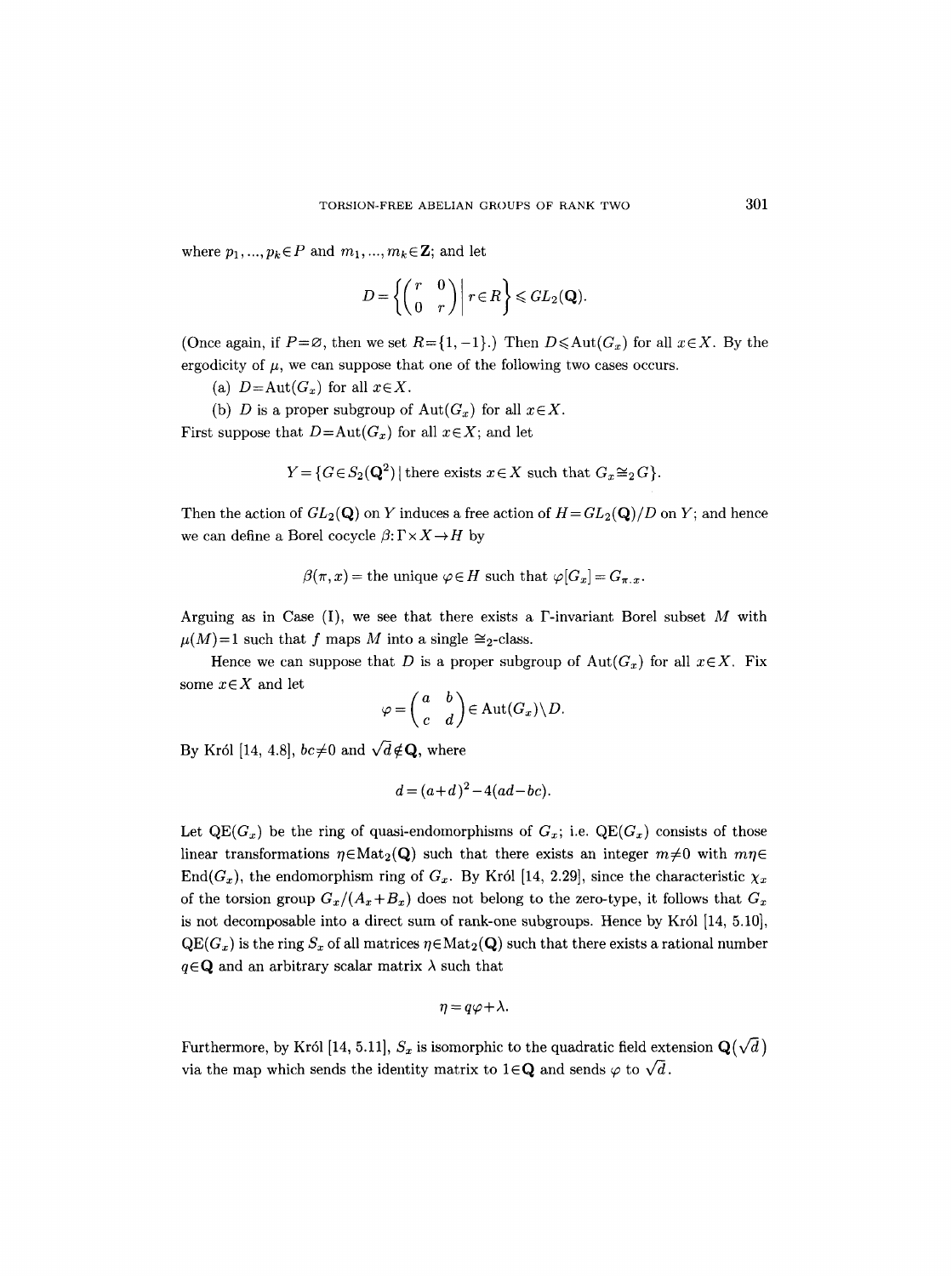In particular, there are only countably many possibilities for  $\text{QE}(G_x)$ ; and so there exists a Borel subset  $X_1$  with  $\mu(X_1) > 0$  and a fixed subring S of Mat<sub>2</sub>(Q) such that  $QE(G_x)=S$  for all  $x \in X_1$ . By the ergodicity of  $\mu$ , we can suppose that  $X=\Gamma$ .  $X_1$ ; and after slightly adjusting f if necessary, we can suppose that  $QE(G_x)=S$  for all  $x \in X$ . Thus if  $x, y \in X$ , then  $G_x \cong_2 G_y$  if and only if there exists  $\psi \in N = N_{GL_2(Q)}(S)$  such that  $\psi[G_x]=G_y$ . Hence by Theorem 2.4, it is enough to show that N is an amenable group. To see this, let  $S \cong \mathbf{Q}(\sqrt{d})$ , where  $\sqrt{d} \notin \mathbf{Q}$ . Since  $\text{Aut}(S) \cong \text{Aut}(\mathbf{Q}(\sqrt{d}))$  is cyclic of order two, it follows that the centraliser  $C=C_N(S)$  satisfies  $[N:C] \leq 2$ . By the Double Centraliser Theorem for finite-dimensional central simple algebras,

$$
\dim_{\mathbf{Q}} S.\dim_{\mathbf{Q}} C_{\mathrm{Mat}_2(\mathbf{Q})}(S) = \dim_{\mathbf{Q}} \mathrm{Mat}_2(\mathbf{Q}).
$$

(For example, see [18, Section 12.7].) It follows that  $C_{\text{Mat}_2(Q)}(S)=S$ , and hence C is the multiplicative group of the field  $S$ . Consequently  $N$  is abelian-by-finite, and so  $N$  is amenable.

This completes the proof of Theorem 1.6.

#### **4. A cocycle reduction result**

In this section, we shall prove Theorem 2.3. But first we need to recall some notions from valuation theory. (A clear account of this material can be found in Margulis [17, Chapter I.) Let  $F$  be an algebraic number field; i.e. a finite extension of the field  $\bf{Q}$  of rational numbers. Let R be the set of all non-equivalent valuations of F, and let  $\mathcal{R}_{\infty} \subset \mathcal{R}$ be the set of archimedean valuations. For each  $\nu \in \mathcal{R}$ , let  $F_{\nu}$  be the completion of F relative to v. If  $\nu \in \mathcal{R}_{\infty}$ , then  $F_{\nu}=\mathbf{R}$  or  $F_{\nu}=\mathbf{C}$ ; and if  $\nu \in \mathcal{R}\setminus\mathcal{R}_{\infty}$ , then  $F_{\nu}$  is a totally disconnected local field; i.e. a finite extension of the field  $\mathbf{Q}_p$  of p-adic numbers for some prime p.

Let  $S \subseteq \mathcal{R}$  be a set of valuations of F. Then an element  $x \in F$  is said to be *S-integral* if and only if  $|x|_v \leq 1$  for each non-archimedean valuation  $\nu \notin S$ . The set of all S-integral elements is a subring of F, which will be denoted by  $F(S)$ . Furthermore, F is the union of the subrings *F(S),* where S ranges over the *finite* sets of valuations of the field F. For any  $S \subseteq \mathcal{R}$ , we define

 $GL_n(F(S)) = {\{\varphi \in GL_n(F) \mid \text{the entries of } \varphi \text{ and } \varphi^{-1} \text{ belong to } F(S) \}};$ 

and for each F-subgroup  $H(F)$  of  $GL_n(F)$ , we define  $H(F(S))=H(F)\cap GL_n(F(S))$ .

Theorem 2.3 is a straightforward consequence of the following theorem, which collects together results of Zimmer [26] and Adams-Spatzier [2].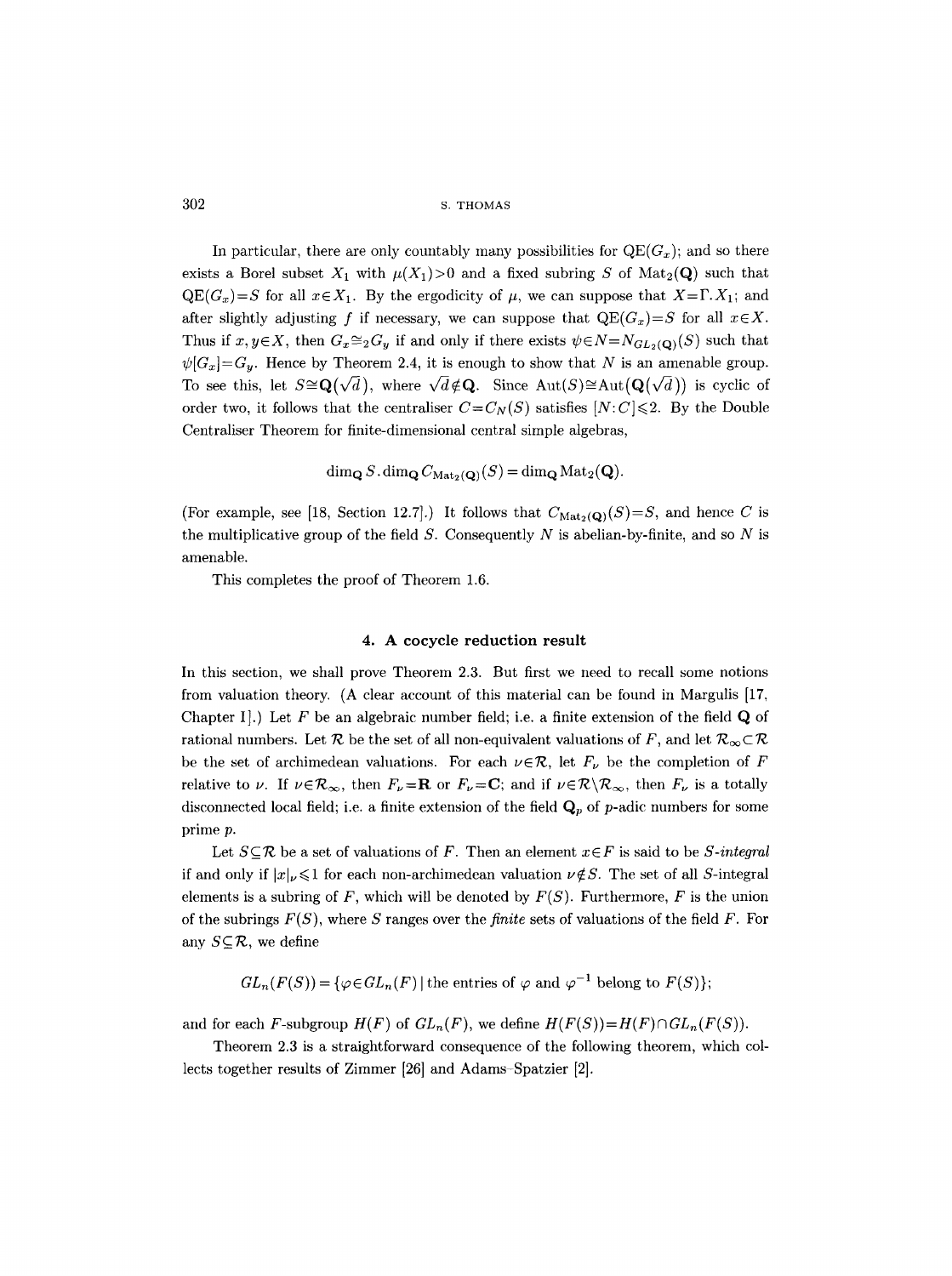THEOREM 4.1. *Let F be a countable Kazhdan group and let X be a standard Borel F-space with an invariant ergodic probability measure*  $\mu$ *. Suppose that*  $\alpha: \Gamma \times X \rightarrow PSL_2(K)$ *is a Borel cocycle, where either*  $K = \mathbb{R}$  *or K is a totally disconnected local field. Then there exists an equivalent cocycle*  $\gamma$  *such that*  $\gamma$ [ $\Gamma \times X$ ] *is contained in a compact subgroup of*  $PSL_2(K)$ *.* 

*Proof.* First suppose that  $K = \mathbb{R}$ . By Zimmer [26, Theorem 10],  $\alpha$  is equivalent to a cocycle  $\gamma$  such that

$$
\gamma[\Gamma \times X] \subseteq H \leqslant PSL_2(\mathbf{R}),
$$

where H is an algebraic subgroup of  $PSL_2(\mathbf{R})$  such that H is a Kazhdan group; and [26, Corollary 19] implies that every Kazhdan subgroup of *PSL2(R)* is compact.

Now suppose that K is a totally disconnected local field. By Serre [20], there is an action of  $PSL_2(K)$  as a group of automorphisms of a countable simplicial tree T such that the stabilizer of each point of  $T$  is compact; and by Adams-Spatzier [2, Theorem 1.1],  $\alpha$  is equivalent to a cocycle  $\gamma$  such that  $\gamma[\Gamma \times X]$  is contained in the stabilizer of some point of T.

We are now ready to begin the proof of Theorem 2.3. So let  $\Gamma$  be a countable Kazhdan group and let  $X$  be a standard Borel  $\Gamma$ -space with an invariant ergodic probability measure  $\mu$ . Suppose that  $\alpha: \Gamma \times X \rightarrow PGL_2(Q)$  is a Borel cocycle. After passing to a finite ergodic extension of X if necessary, we can suppose that  $\alpha[\Gamma \times X] \subseteq PGL_2^+(\mathbf{Q})$ , the subgroup of  $PGL_2(Q)$  of index two corresponding to the matrices  $\varphi \in GL_2(Q)$  such that  $\det(\varphi)$ >0. (For example, see [1, Propositions 2.5 and 2.6].) Since  $\Gamma$  is a Kazhdan group, [27, Lemma 2.2] implies that  $\alpha$  is equivalent to a cocycle  $\beta$  taking values in a finitely generated subgroup  $\Lambda$  of  $PGL_2^+(\mathbf{Q})$ . So there exists a finite set  $\{p_1, ..., p_n\}$  of primes and a finite set S of valuations of the algebraic number field  $F=Q[\sqrt{p_1},...,\sqrt{p_n}]$  such that  $A\leq PSL_2(F(S))$ . Clearly we can suppose that S contains the set  $\mathcal{R}_{\infty}$  of archimedean valuations of F. It follows that if  $PSL_2(F(S))$  is identified with its image under the diagonal embedding into

$$
G_S = \prod_{\nu \in S} PSL_2(F_{\nu}),
$$

then  $PSL_2(F(S))$  is a discrete subgroup of  $G_S$ . (For example, see [17, Section 1.3.2].) Of course,  $F_{\nu}$  is a totally disconnected local field for each  $\nu \in S \setminus \mathcal{R}_{\infty}$ ; and since F is a totally real field, it follows that  $F_{\nu}=\mathbf{R}$  for all  $\nu \in \mathcal{R}_{\infty}$ . For each  $\nu \in S$ , let  $p_{\nu}$ :  $G_S \rightarrow PSL_2(F_{\nu})$  be the canonical projection; and, viewing  $\beta$  as a cocycle into  $G_S$ , let  $\beta_{\nu}:\Gamma \times X \to PSL_2(F_{\nu})$ be the Borel cocycle defined by  $\beta_{\nu}=p_{\nu}\circ\beta$ . By Theorem 4.1,  $\beta_{\nu}$  is equivalent to a cocycle taking values in a compact subgroup  $H_{\nu}$  of  $PSL_2(F_{\nu})$ . It follows that  $\beta$  is equivalent to a cocycle taking values in the compact subgroup  $H=\prod_{\nu\in S} H_{\nu}$  of  $G_S$ . By Adams-Kechris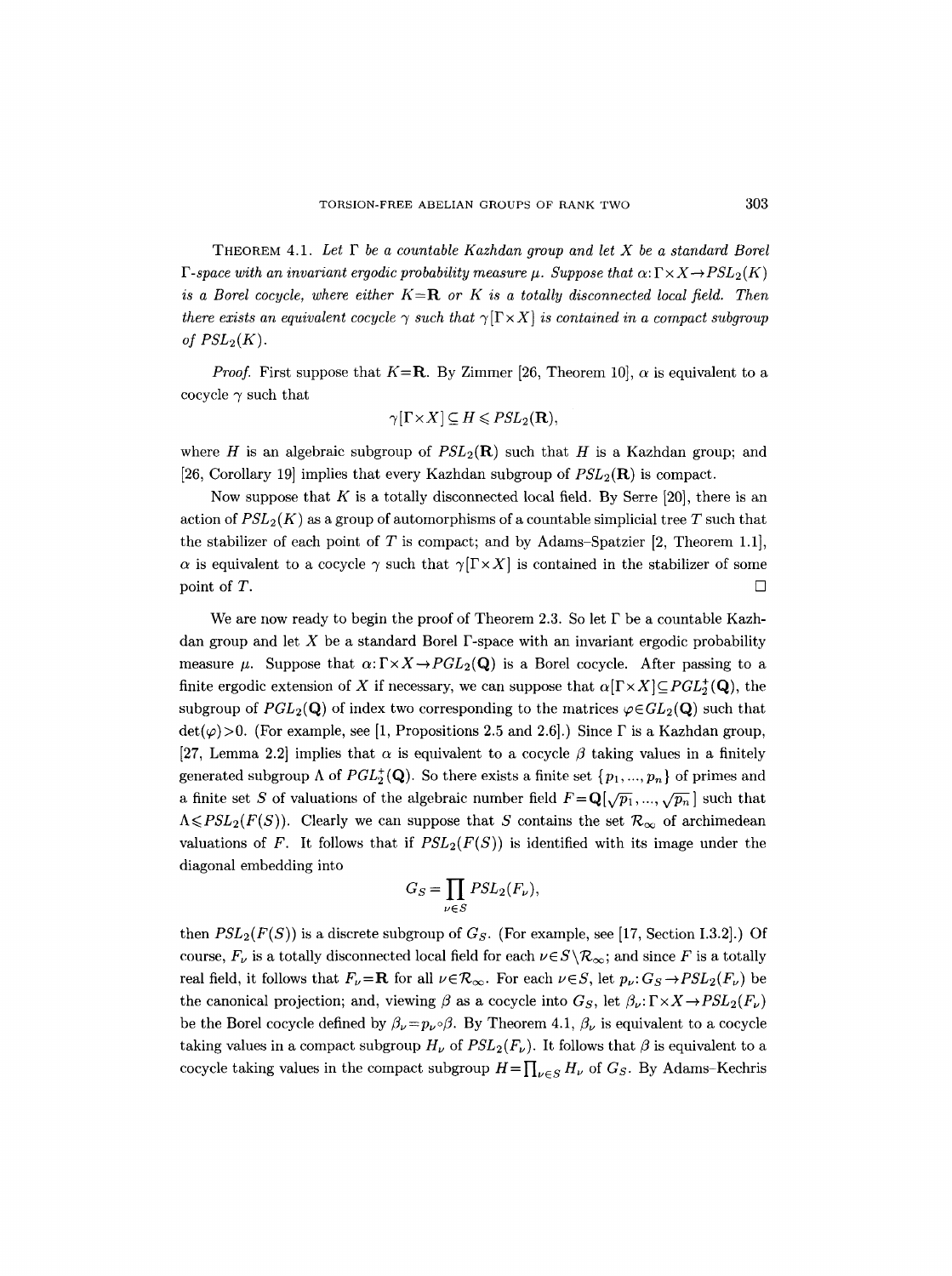[1, Proposition 2.4], there exists  $g \in G_S$  and a cocycle  $\gamma: \Gamma \times X \to \Lambda$  such that  $\beta \sim \gamma$  and  $\gamma$  takes values in the finite subgroup  $\Lambda \cap gHg^{-1}$  of  $PGL_2(\mathbf{Q})$ . This completes the proof of Theorem 2.3.

# References

- [1] ADAMS, S.R. & KECHRIS, A. S., Linear algebraic groups and countable Borel equivalence relations. *J. Amer. Math. Soc.,* 13 (2000), 909-943.
- [2] ADAMS, S.R. & SPATZIER, R.J., Kazhdan groups, cocycles and trees. *Amer. J. Math.,*  112 (1990), 271-287.
- [3] BAER, R., Abelian groups without elements of finite order. *Duke Math.* Y., 3 (1937), 68-122.
- $[4]$  CONNES, A., FELDMAN, J. & WEISS, B., An amenable equivalence relation is generated by a single transformation. *Ergodic Theory Dynam. Systems,* 1 (1981), 431-450.
- [5] DOUGHERTY, R., JACKSON, S. & KECHRIS, A. S., The structure of hyperfinite Borel equivalence relations. *Trans. Amer. Math. Soc.,* 341 (1994), 193-225.
- [6] FELDMAN, J. & MOORE, C.C., Ergodic equivalence relations, cohomology and von Neumann algebras, I. *Trans. Amer. Math. Soc.,* 234 (1977), 289-324.
- [7] FUCHS, L., *Infinite Abelian Groups,* Vol. II. Pure Appl. Math., 36-1I. Academic Press, New York-London, 1973.
- [8] HJORTH, G., Around nonelassifiability for countable torsion-free abelian groups, in *Abelian Groups and Modules* (Dublin, 1998), pp. 269-292. Trends Math., Birkhäuser, Basel, 1999.
- [9] HJORTH, G. & KECHRIS, A. S., Borel equivalence relations and classifications of countable models. *Ann. Pure Appl. Logic,* 82 (1996), 221-272.
- [10] JACKSON, S., KECHRIS, A.S. & LOUVEAU, A., Countable Borel equivalence relations. *,L Math. Log.,* 2 (2002), 1-80.
- [11] KECHRIS, A.S., Countable sections for locally compact group actions. *Ergodic Theory Dynam. Systems, 12 (1992), 283-295.*
- [12] -- Amenable versus hyperfinite Borel equivalence relations. *Y. Symbolic Logic,* 58 (1993), 894-907.
- [13] -- On the classification problem for rank 2 torsion-free abelian groups. *J. London Math. Soc. (2),* 62 (2000), 437-450.
- [14] KR6L, M., *The Automorphism Groups and Endomorphism Rings of Torsion-Free Abelian Groups of Rank Two.* Dissertationes Math. (Rozprawy Mat.), 55. PWN, Warsaw, 1967.
- [15] KUROSH, A.G., Primitive torsionsfreie abelsche Gruppen vom endlichen Range. *Ann. of Math. (2),* 38 (1937), 175-203.
- [16] MALCEV, A. 1., Torsion-free abelian groups of finite rank. *Mat. Sb. (N.S.),* 4 (1938), 45-68 (Russian).
- [17] MARGULIS, G.A., *Discrete Subgroups of Semisimple Lie Groups.* Ergeb. Math. Grenzgeb. (3), 17. Springer-Verlag, Berlin, 1991.
- [18] PIERCE, R.S., *Associative Algebras.* Graduate Texts in Math., 88. Springer-Verlag, New York-Berlin, 1982.
- [19] ROTMAN, J. J., *An Introduction to Homological Algebra.* Pure Appl. Math., 85. Academic Press, NewYork-London, 1979.
- [20] SERRE, J.-P., *Arbres, amalgames, SL*<sub>2</sub>. Astérisque, 46. Soc. Math. France, Paris, 1977.
- [21] THOMAS, S., The classification problem for torsion-free abelian groups of fnite rank. *J. Amer. Math. Soc.,* 16 (2003), 233-258.